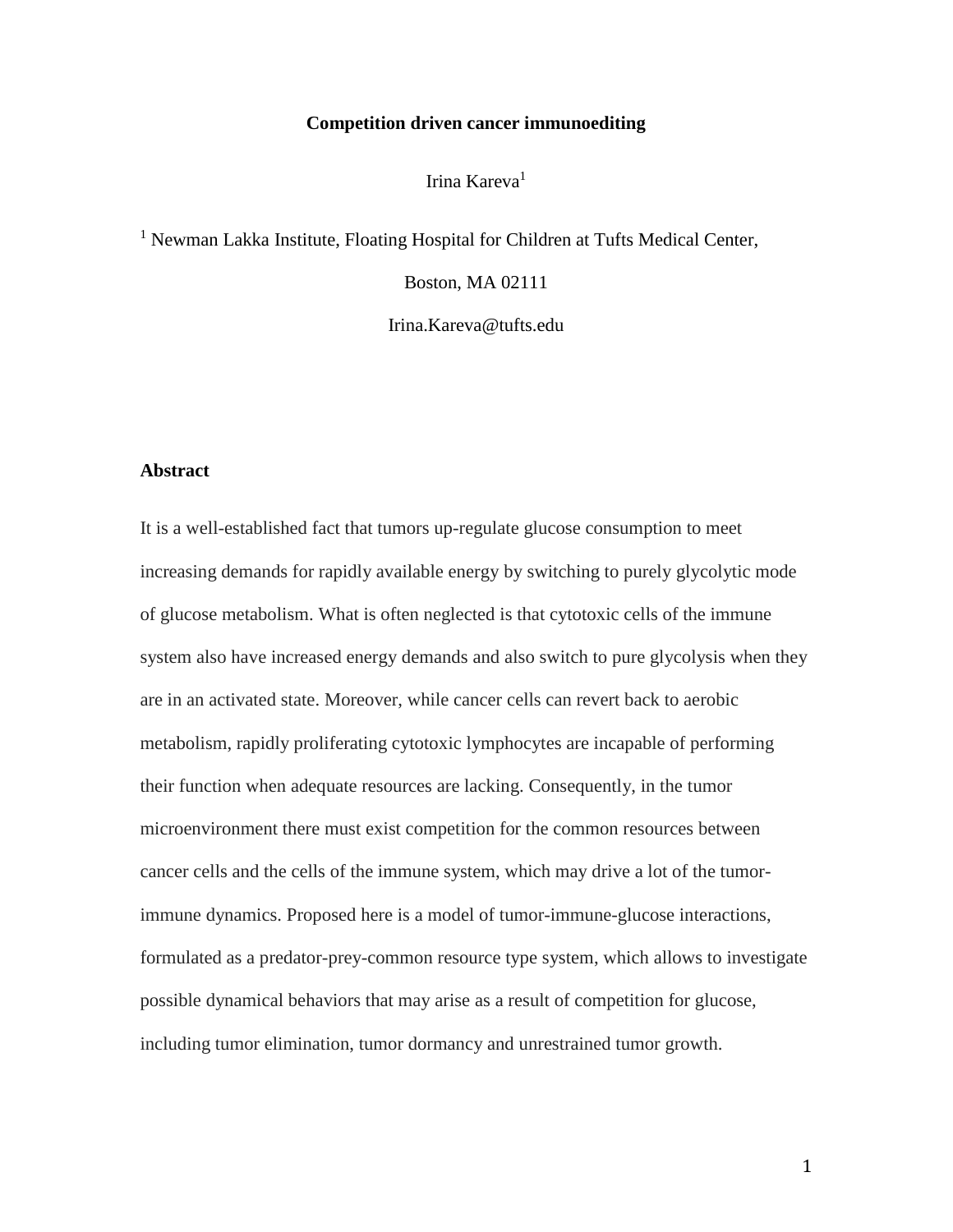#### **Introduction**

Immunoediting is the process whereby the immune system can alter, or 'edit', the progression of tumor growth. It has been proposed that the process of immunoediting consists of three distinct phases: elimination phase, when the cytotoxic cells of the immune system reduce tumor size, equilibrium, when tumor size is maintained at a constant level, and escape, when the tumor circumvents the immune response, as tumor cells develop resistance and start growing again (1-3). The process of tumor escape is believed to be driven by mutations, and specifically, by the eventual appearance and subsequent selection for non-immunogenic tumor clones (2). We propose that circumvention of the immune system and subsequent tumor escape is not necessarily a result of increased genomic instability but can be explained solely by competition for common resources between cancer and immune cells in the tumor microenvironment.

It is a well-established fact that tumor cells can significantly up-regulate glucose consumption to meet the high energetic demands for cell survival and proliferation. Intriguingly, they frequently switch to fast but less efficient purely glycolytic mode of glucose metabolism even in the areas of ample oxygen supply, which yields 2 molecules of ATP compared to approximately 30 ATP that would have been obtained as a result of oxidative phosphorylation (4-6). Advantages of up-regulated glycolysis include not only significantly increased speed of access to the generated ATP but also the ability to divert glucose intermediates for new cell manufacturing (7; 8). A switch to pure glycolysis as a primary mode of glucose metabolism is often accompanied by up to 30-fold increase in glucose uptake and over-expression of glucose transporters, such as GLUT-1 and SGLT-1 (9) . Similarly, actively proliferating cytotoxic lymphocytes also switch to purely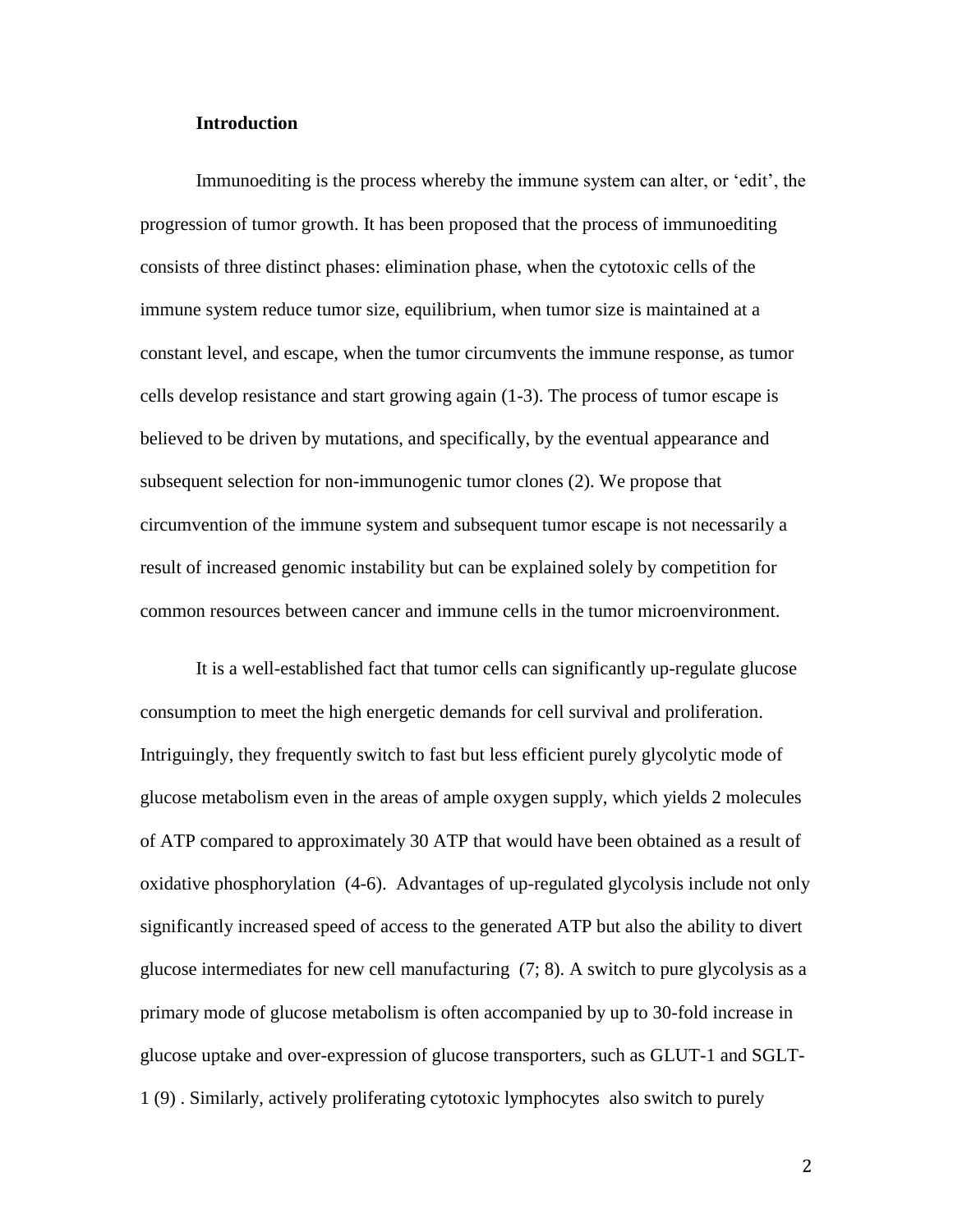glycolytic mode of glucose metabolism, which is accompanied by a similar up-regulation of the expression of glucose transporters, such as GLUT-1 (10). Moreover, failure to increase glucose uptake during lymphocyte activation prevents cell growth and limits cell functionality, as cells deprived of adequate glucose supply cannot produce cytokines such as IFN-γ, which are required for effector function (11; 12). Therefore, it is not unreasonable to assume that in the tumor microenvironment there can exist competition for glucose between tumor and immune cells, and the outcome of this interaction would be determined by whichever cell type is the first to acquire access to glucose. This hypothesis relies specifically on the fact that T cells proliferate not only in the periphery but also in the tumor microenvironment (Thompson et al. 2010).

These considerations allow to conceive of the following theoretical set-up: as the primary tumor grows, the cells inside it switch to glycolysis due to oxygen deprivation, establishing a glycolytic core, while the cells on the outside of the tumor may still continue using more energy efficient aerobic metabolism. Assuming sufficient tumor immunogenicity and functional immune response, actively proliferating immune cells that are attracted to the tumor cite are expected to be able to succeed in competition for glucose at this stage of the tumor-immune interaction, since, unlike aerobic cancer cells that they are coming in contact with, immune cells are using purely glycolytic mode of metabolism, which, as was pointed out above, is accompanied by significant upregulation of nutrient transporters. As a result of successful tumor 'contraction' by the immune cells, glycolytic core of the tumor could become exposed, and these glycolytic tumor cells can now actively compete with the immune cells for the available glucose. Should the immune cells not be able to succeed (if, for instance, selection for extremely up-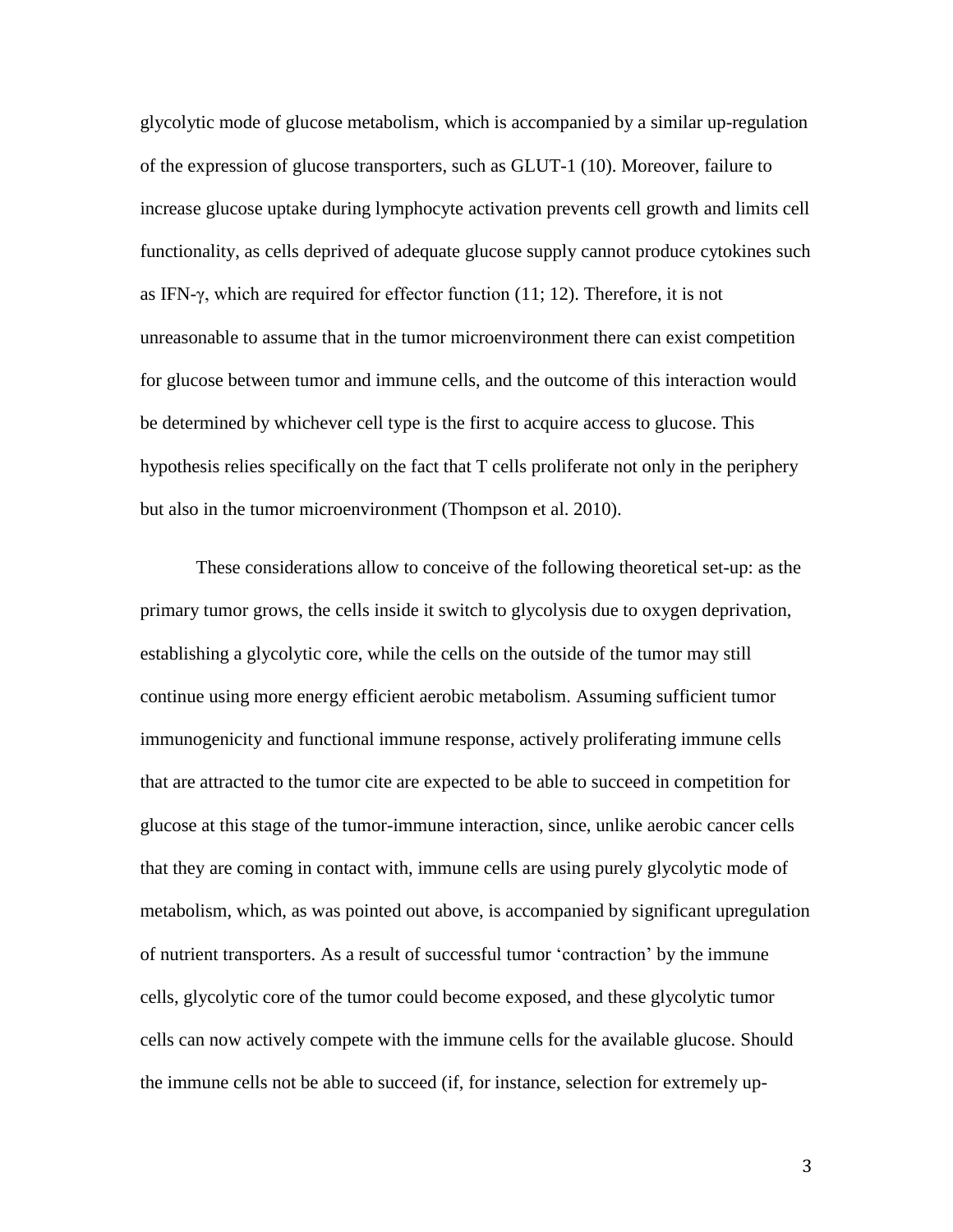regulated nutrient transporters was more severe in the oxygen-deprived tumor core than it was for the immune cells in their environment), then they will not be able to undergo clonal expansion, thus allowing the tumor to circumvent the immune system and continue growing. A schematic representation of the proposed scenario is given in Figure 1.



Figure 1. Proposed scenario of metabolism-driven tumor escape. In the tumor microenvironment, glucose is taken up by cytotoxic lymphocytes that use glycolysis as a primary mode of metabolism, causing the tumor to contract and exposing its glycolytic core. The glycolytic tumor cells have up-regulated nutrients transporters, thus posing competition to immune cells for resources. Lymphocytes cannot proliferate unless their nutrient demands are met, which can allow tumor cells to circumvent immune response, leading to tumor escape.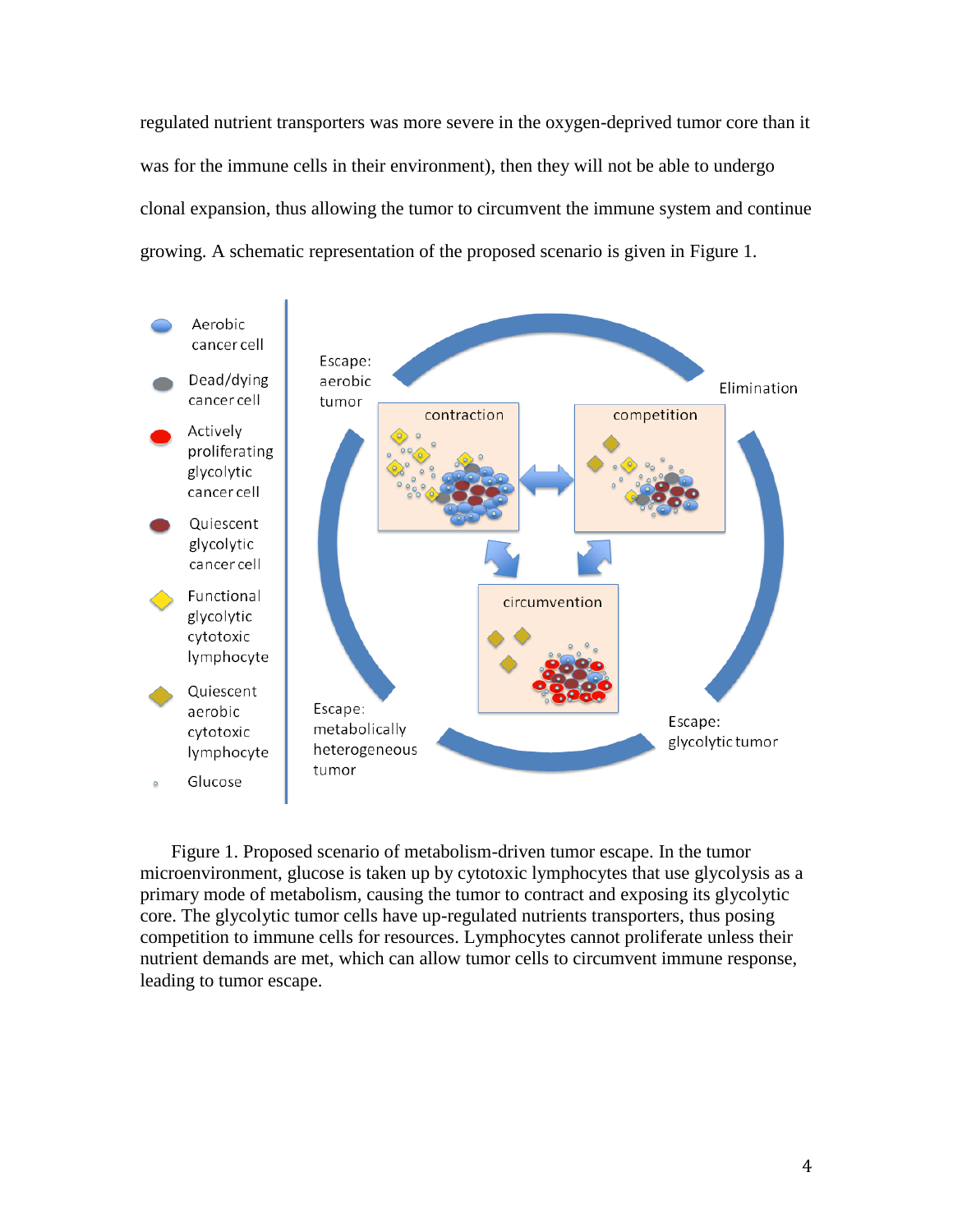We introduce a mathematical model in order to investigate whether such a behavior can indeed be realized using the most basic set of assumptions about tumorimmune-glucose interactions, as well as to study any other possible regimes that may arise in such a system. The proposed model is a 4-dimensional system of ordinary differential equations of the form predator-prey-common resource, where the cytotoxic lymphocytes are the predator, cancer cells are the prey, and glucose is the common resource. We hypothesize that depending on glucose availability we'll be able to observe the escape phase of immunoediting, which will be driven purely by competition for resources in the tumor microenvironment.

#### **Model Description**

Proposed here is a conceptual mathematical model aimed to describe the dynamical interactions between a heterogeneous population of tumor cells (prey) and cytotoxic immune cells (predator), competing for glucose in the tumor microenvironment (the common resource).

The population of tumor cells  $T(t)$  is divided into two subpopulations of aerobic and glycolytic cells such that  $T(t) = T_a(t) + T_g(t)$ . The dynamics of the two subpopulations is described by identical equations that differ solely in intrinsic parameter values. Tumor growth is assumed to be proportional to the amount of glucose that is available to the cells in the microenvironment, which is described by the term

$$
r_jT_j(t)
$$
  $\frac{G(t)}{1+b_rG(t)}$ , where *j*=*a* represents aerobic cells and *j*=*g* represents glycolytic cells;

this functional form was taken from classical models of consumer-resource interactions,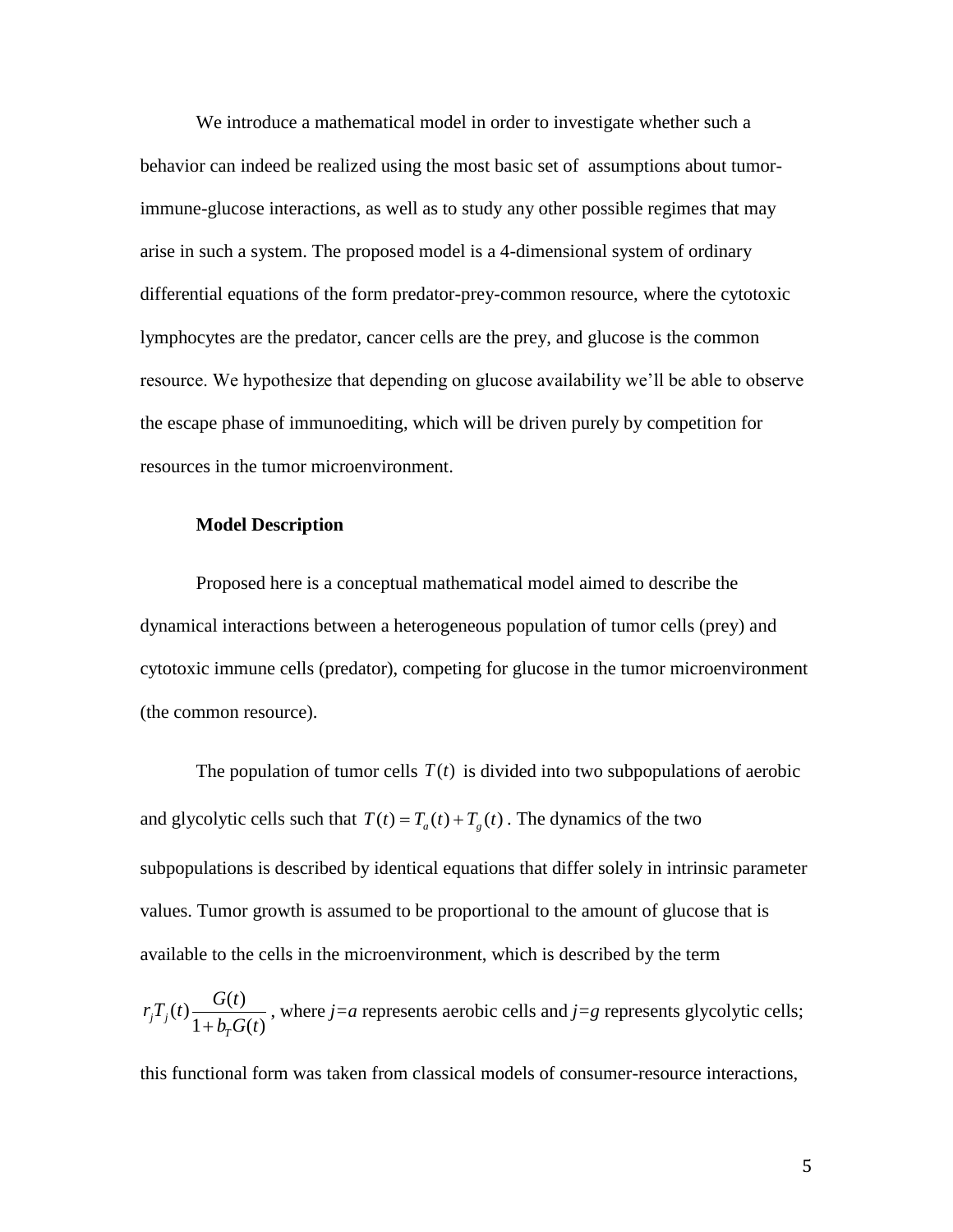reviewed in Cantrell et al. (13). Tumor cells can die either naturally proportionally to  $\mu_j T_j(t)$  or they can be killed by cytotoxic lymphocytes  $I(t)$ , which is accounted for by

the term  $e_i T_i(t) \frac{I(t)/T_j(t)}{I(t)/T_j(t)}$  $(t)$  $_{j}T_{j}(t)\frac{I(t)+I_{j}(t)}{s+I(t)/T_{j}(t)}$ *j*  $I(t)/T_{i}$ (*t*  $e_i T_i(t)$  $\frac{1}{s+I(t)/T_i(t)}$ ; this functional form is taken from models describing

tumor-immune interactions developed by de Pillis et al. (14; 15).

Glucose  $G(t)$  is replenished from the blood stream at a constant rate  $G_0$  and is consumed differentially by tumor cells according to functional form  $d_i T_i(t) \frac{G(t)}{d_i - 1}$  $j^{I}$ <sub>*j*</sub>(*l*)  $\frac{1}{1 + b_{T}G(t)}$  $d_i T_i(t) \frac{G(t)}{t}$  $+ b_T G(t$ and by immune cells  $d_I I(t) \frac{G(t)}{1 + \sigma^2}$  $I^{I(t)}$   $1 + b_{I}G(t)$  $d_I I(t) \frac{G(t)}{1+t}$  $\frac{O(t)}{1 + b_i G(t)}$ ; since actively proliferating cytotoxic immune cells switch to glycolysis, we assume that  $d_i \approx d_g$ ; the rate of glucose consumption by aerobic cells  $r_a$  however has been estimated to be up to 20-30 times lower (9). Glucose is also consumed by normal tissue, which in our model is accounted for by the term  $G(t)$ 

$$
\mu_G \frac{O(t)}{1 + b_N G(t)}
$$
. We assume here that  $b_N \ll 1$ , which allows to approximate this term as  
 $\mu_G G(t)$ .

Finally, cytotoxic immune cells are recruited to the tumor site at a rate  $i_0T(t)$ ; parameter  $i_0$  can vary significantly depending on the degree of systemic immune stimulation or tumor-induced suppression; it can also be affected by various types of immunotherapy. Immune cells are assumed to die at some natural rate  $\mu_I I(t)$ , which can also vary depending both on overall health of the patient and on various external stimuli, such as low-dose irradiation (16). Finally, expansion of cytotoxic immune cells depends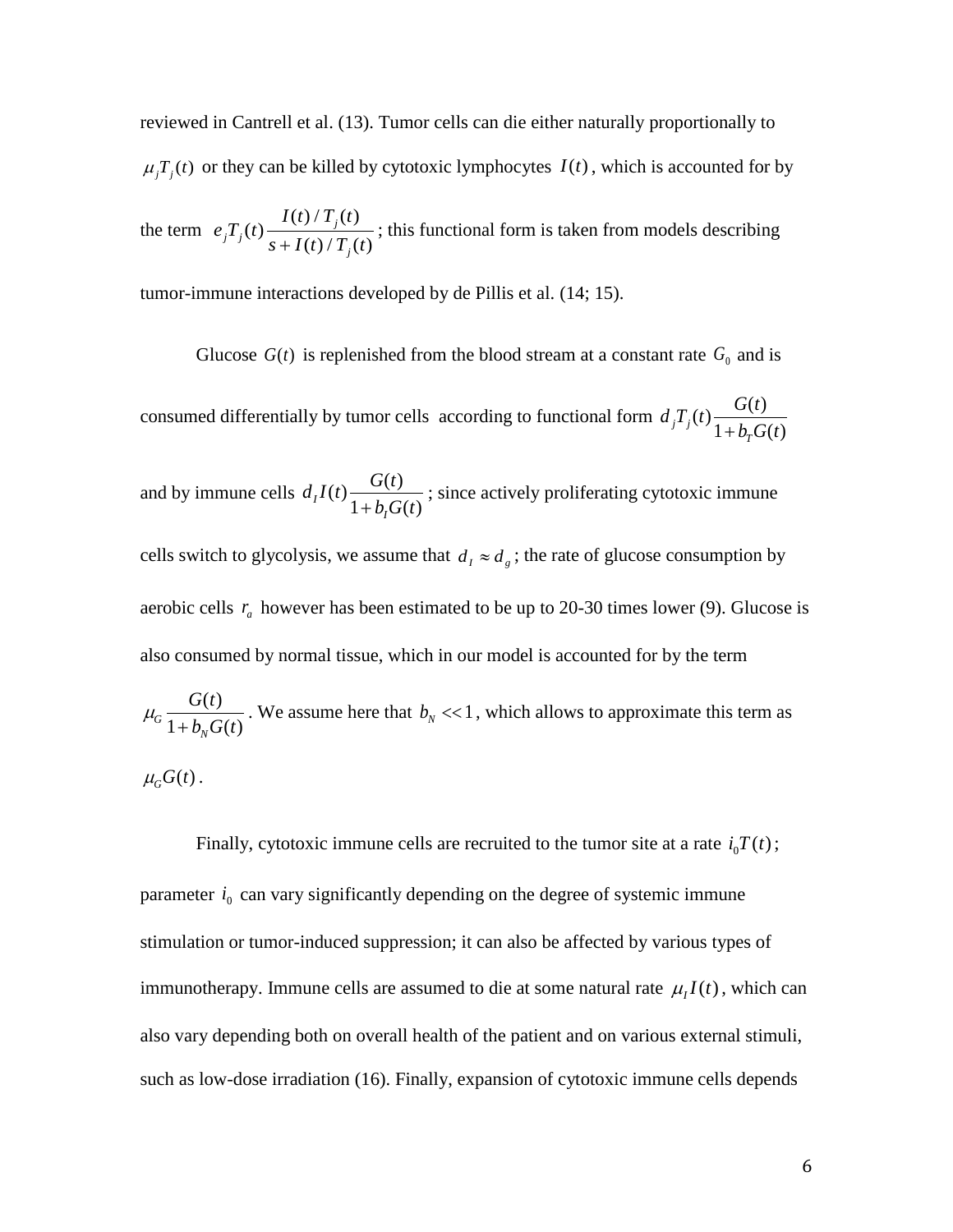both proportionally to the number of tumor cells that have already been killed by the immune cells (14; 15), and proportionally to the amount of glucose available to the immune cells in tumor microenvironment. This restriction is imposed to account for the fact that due to their high energy demands, even fully activated cytotoxic immune cells cannot perform their function if they do not have access to sufficient amounts of glucose (10).

The assumptions that were used in model formulation can be summarized as follows:

- 1. Tumor population consists of aerobic and glycolytic cells.
- 2. Glycolytic tumor cells grow faster but also deplete common resources faster (they have higher nutrient uptake rates).
- 3. Glucose is depleted at different rates by tumor and immune cells; aerobic cells deplete it slower, glycolytic tumor cells and immune cells deplete it faster.
- 4. Population of immune cells decays in the absence of tumor, since cytotoxic lymphocytes need co-stimulatory signals from tumor cells to enable them to take up glucose; otherwise they die by starvation.
- 5. Expansion and functionality of immune cells is glucose-dependent: they cannot grow and perform their function if they do not have access to sufficient amounts of glucose.

Taking all of these assumptions into account, we end up with the following system of ordinary differential equations: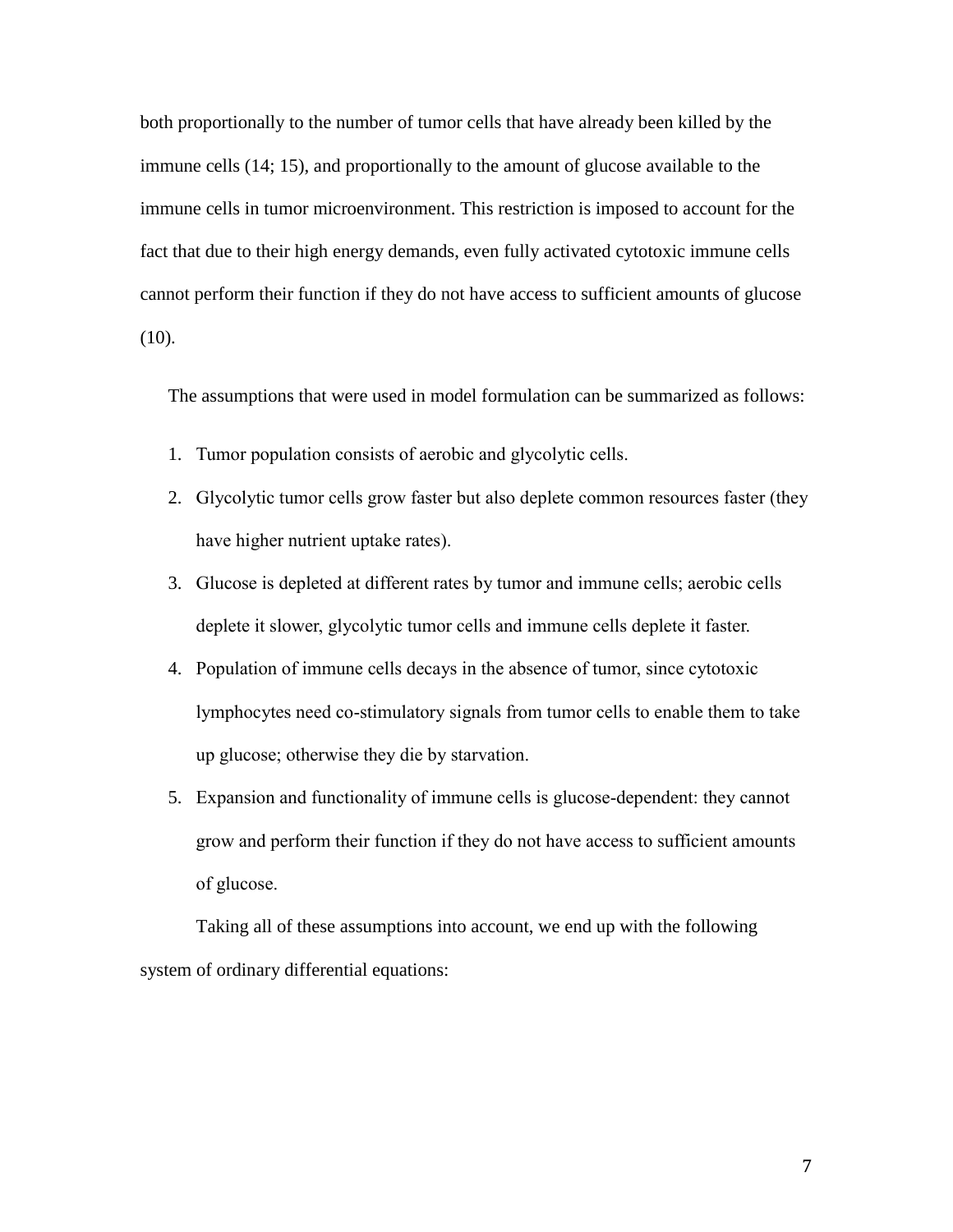$$
\frac{dT_a}{dt} = r_a T_a(t) \frac{G(t)}{1 + b_r G(t)} - e_a \frac{T_a(t)I(t)}{I + s(T_a(t) + T_g(t))} - \frac{m_a T_a(t)}{\text{natural death}}
$$
\n
$$
\frac{dT_g}{dt} = r_g T_g(t) \frac{G(t)}{1 + b_r G(t)} - e_g \frac{T_g(t)I(t)}{I(t) + s(T_a(t) + T_g(t))} - m_g T_g(t)
$$
\n
$$
\frac{dG}{dt} = \frac{(G_0 - m_G G(t)) - (d_a T_a(t) + d_g T_g(t)) \frac{G(t)}{1 + b_r G(t)}}{\text{natural G inflow/outflow}}
$$
\n
$$
\frac{dI}{dt} = \left(\frac{i_0 (T_a(t) + T_g(t)) - m_a I(t) + r_a I(t)}{\frac{G}{1 + b_r G(t)}}\right) - \frac{d_I I(t) \frac{G(t)}{1 + b_f G(t)}}{\frac{G \text{ consumed by the tumor}}{\text{cosnumed by time cells}}}
$$
\n
$$
\frac{dI}{dt} = \left(\frac{i_0 (T_a(t) + T_g(t)) - m_I I(t) + r_I I(t) \left(\frac{G(t)}{1 + b_f G(t)}\right) \left(\frac{I(t) (T_a(t) + T_g(t))}{I(t) + s(T_a(t) + T_g(t))}\right)}{\frac{G \text{cosnumed by inmune cells}}{\text{isline number-stimulation}}}\right)
$$
\n
$$
\frac{dI}{dt} = \frac{dI}{dt} \frac{dI}{dt} = \frac{dI}{dt} \frac{dI}{dt} = \frac{dI}{dt} \frac{dI}{dt} = \frac{dI}{dt} \frac{dI}{dt} = \frac{dI}{dt} \frac{dI}{dt} = \frac{dI}{dt} \frac{dI}{dt} = \frac{dI}{dt} \frac{dI}{dt} = \frac{dI}{dt} \frac{dI}{dt} = \frac{dI}{dt} \frac{dI}{dt} = \frac{dI}{dt} \frac{dI}{dt} = \frac{dI}{dt} \frac{dI}{dt} = \frac{dI}{dt} \frac{dI}{dt} = \frac{dI}{dt} \frac{dI}{dt} = \frac{dI}{dt} \frac{dI}{dt} = \frac{dI}{dt} \frac{dI}{dt} = \frac{dI}{dt} \frac{dI}{dt} = \frac{dI}{dt} \frac{dI}{dt} = \frac{dI
$$

Description of the parameters and sample values are given in Table 1.

### **Results**

The goal of the numerical computations conducted for this model is to investigate whether we can observe the theoretically predicted cycle of metabolism-modulated immune escape given the simplest set of assumptions outlined in Figure 1, as well as to see what some of the other possible dynamical regimes there can be. We chose to focus on the effect of parameters  $i_0$  (systemic immune stimulation),  $e_j$  (effectiveness of tumor elimination by the immune system,  $j = a$ , *g*) and  $m<sub>j</sub>$  (death rate of cytotoxic lymphocytes) on system dynamics because we believe that these parameters can, at least in theory, be manipulated in an experimental setting via various therapeutic interventions, such as chemo-, radiation and immunotherapy.

*Aerobic and glycolytic tumor cells can cooperate to defeat the immune system*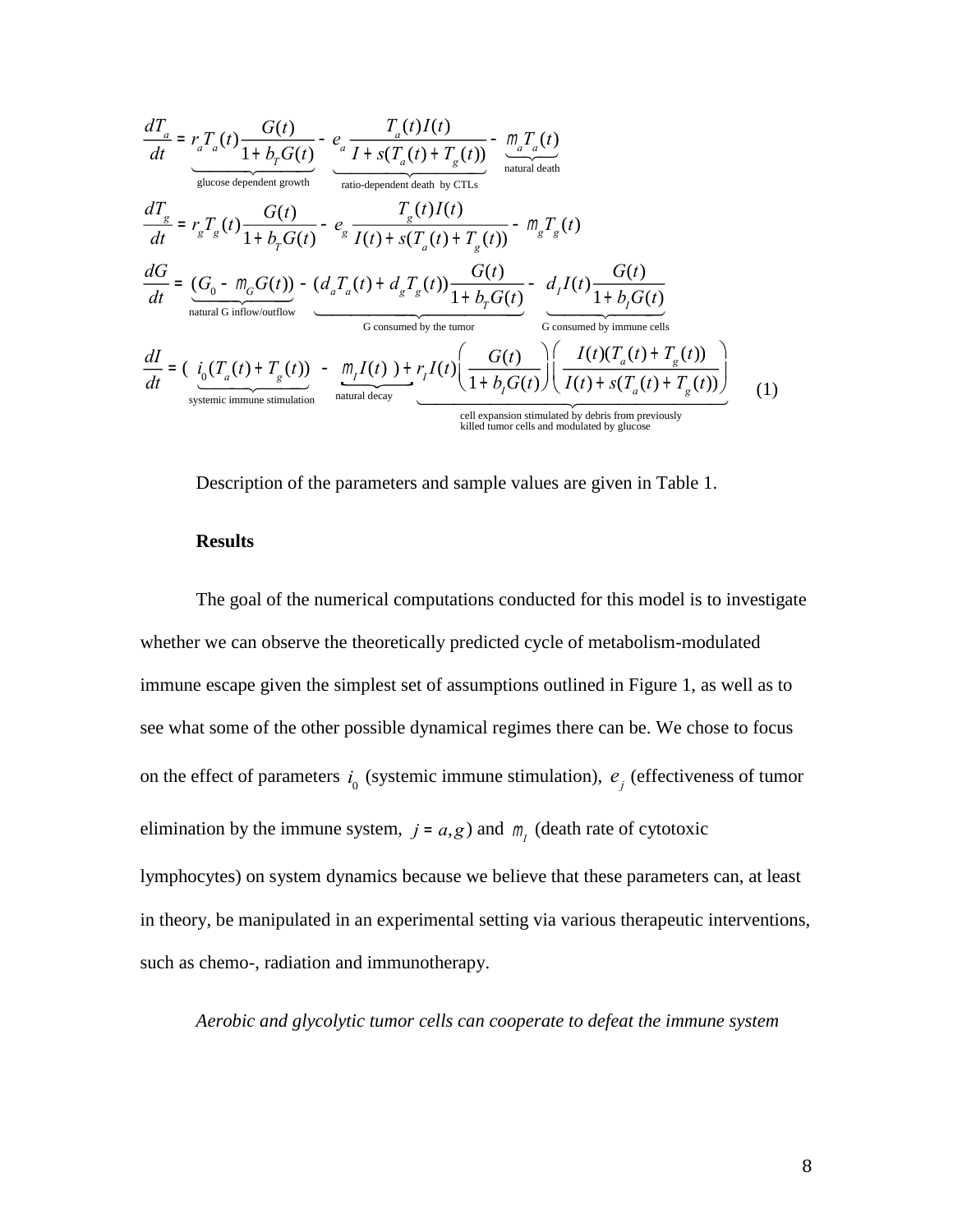In the first set of simulations, we varied parameter  $i_0$  and were indeed able to observe the theoretically predicted cyclical dynamics. Other parameters were held constant at  $b_1 = b_1 = 0.9$ ,  $e_a = e_g = 0.1$ ,  $r_a = 0.1$ ,  $r_g = 1.9r_a$ ,  $s = 0.7$ ,  $d_a = 0.1$ ,  $d_g = d_I = 2d_a$ ,  $m_a = 0.01$ ,  $m_g = 3m_a$ ,  $G_0 = 1$ ,  $m_I = 0.01$ ,  $r_I = 0.01$ ,  $T(0) = I(0) = C(0) = 1$ ,  $T_a(0) = 0.1T$ . Parameter values were chosen based on the values provided in the validated mathematical models proposed by de Pillis et al. (14; 15); in other cases, parameter values were estimated based on theoretical considerations. It is important to emphasize that the primary purpose of the proposed model is to validate theoretical predictions, identify qualitative regimes that are possible within the described framework and to propose further research directions rather than to match predictions to specific pre-existing data.

As we progressively increased parameter  $i_0$ , we were able to observe the dynamical shift from tumor persistence (Figure 2a) to multiple cyclical regimes (Figure 2b) to decrease in cycle number before tumor size stabilized at a low equilibrium value (Figure 2c) to equilibrium state achieved without any preceding cyclical dynamics (Figure 2d).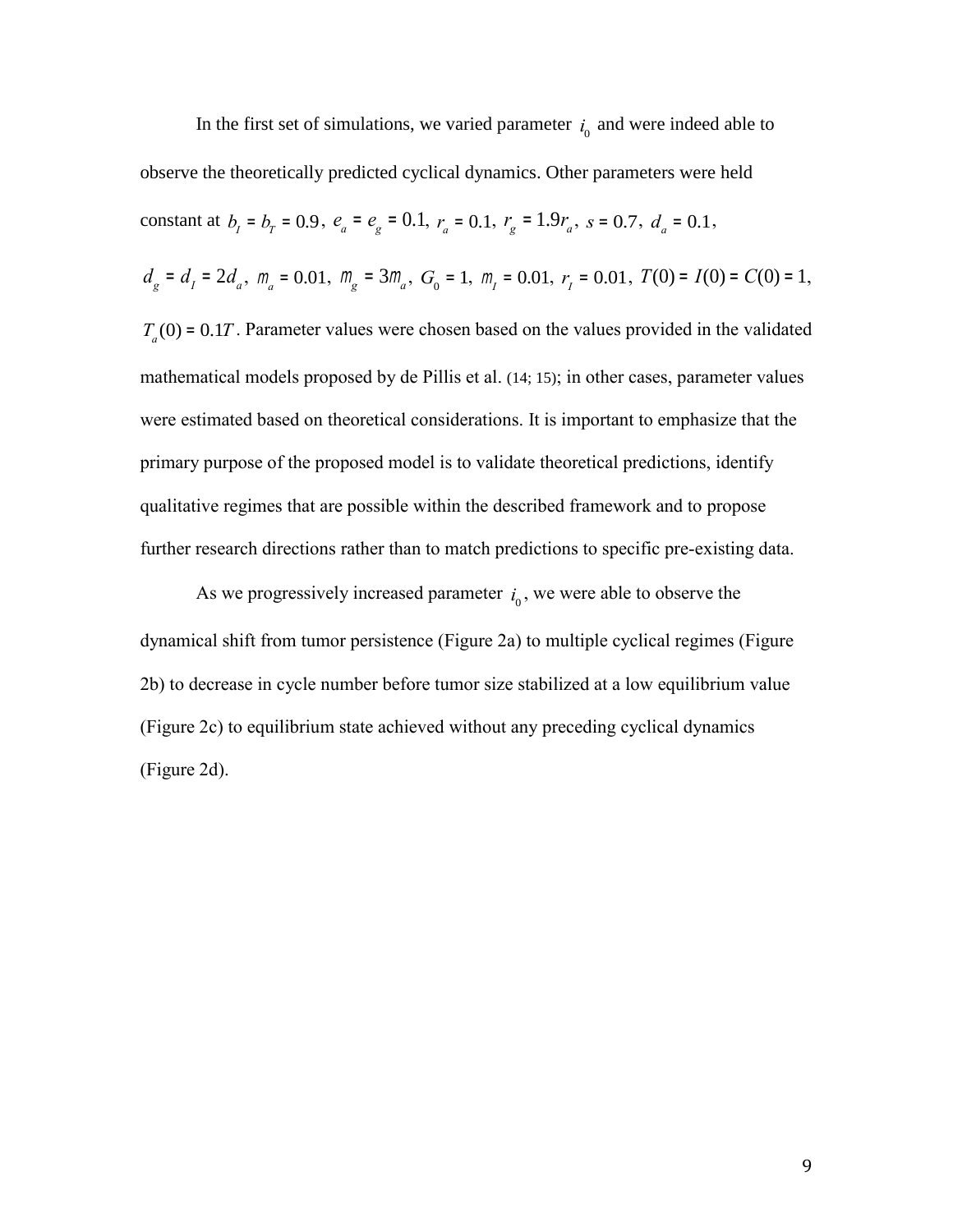

Figure 2. Different dynamical regimes that can be observed through progressively increasing parameter  $i_0$ , which represents systemic immune stimulation. Some possible regimes that can be observed range from a) escape of a primarily aerobic tumor to b) sustained cyclical behavior described in Figure 1 to c) several iterations of cyclical behavior before bringing down tumor size to d) tumor control.

Within this set of simulations we could observe that predicted cyclical dynamics can recur several times before the immune system brings down the overall tumor size. Moreover, as one can see, the composition of the tumor with respect to metabolic strategy can be different at different stages of the cycle: while in Figure 2a the tumor is composed primarily of aerobic cells, in Figure2c and d, the tumor is composed of glycolytic cells.

The specifics of the dynamics that drive the oscillations can be observed in more detail in Figure 3a, which is a magnification of the dynamics shown in Figure2b: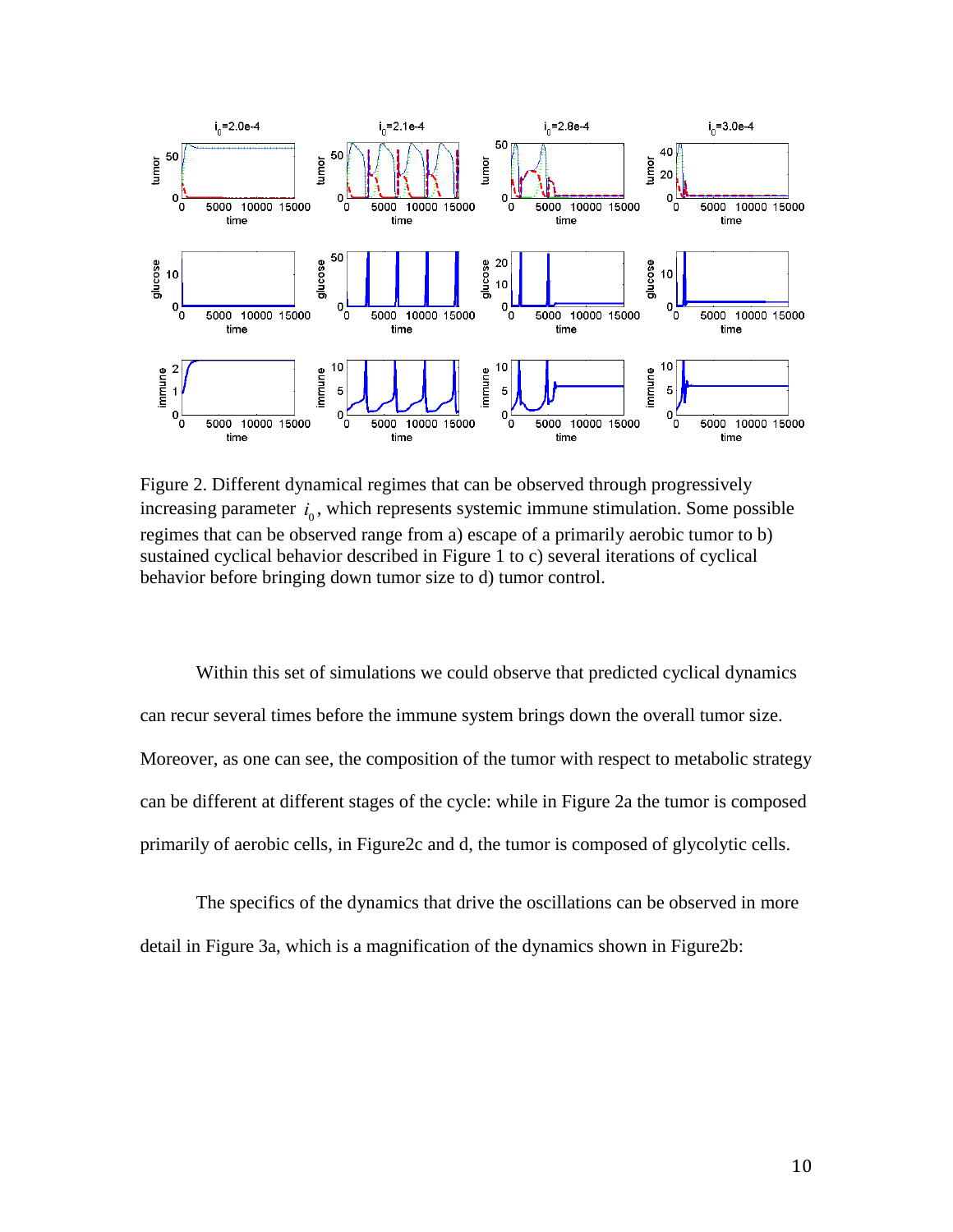

Figure 3. Details underlying the dynamics of a) oscillations driven by glycolytic cancer cells ( $b_T = 0.9$ ,  $e_j = 0.1$ ,  $r_g = 1.8r_a$ ,  $i_0 = 2.1e-4$ ) and b) oscillations driven by aerobic cancer cells ( $b_T = 0.2$ ,  $e_j = 0.2$ ,  $r_g = 2.8r_a$ ,  $i_0 = 2.0e-3$ ). The first case corresponds to competition driven circumvention of immune surveillance; the second case corresponds to a variant of a classic predator-prey type system.

We can observe that increase in the number of immune cells corresponds to decrease in the number of aerobic tumor cells. As tumor size decreases, so does the population of immune cells, since con-stimulatory molecules from tumor debris are necessary for clonal expansion of immune cells (this is accounted for by the last term in the equation for dL/dt). As the population of immune cells decreases and stops utilizing glucose, its levels rise and it can now be then taken up by expanding glycolytic cells. This causes a sharp drop in glucose levels in the tumor microenvironment, preventing immune cells from proliferating, in this case not from lack of co-stimulation but from lack of resources necessary for clonal expansion.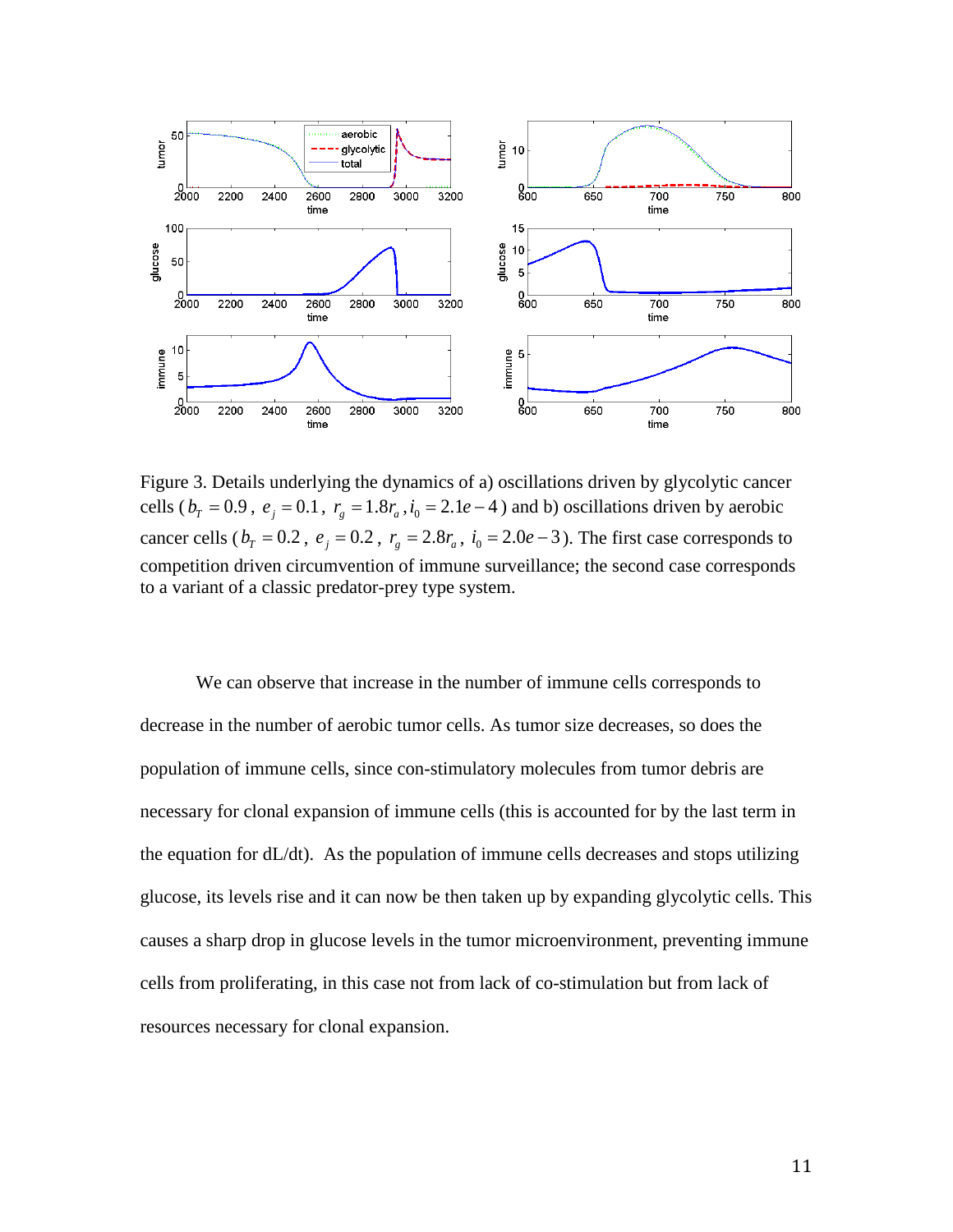In such a scenario, the dynamics can be interpreted as cooperation between aerobic and glycolytic tumor cells against cytotoxic lymphocytes: glycolytic cells take up the resources, allowing the tumor to circumvent the immune system and for the more successful of the remaining tumor cells to grow (noticeably, these could be either aerobic or glycolytic cancer cells; however, the circumvention of the immune system is in this case modulated by glycolytic cancer cells).

The dynamics observed under these parameter values corresponds to the circular dynamics predicted in Figure 1.

*Increased immune stimulation can be sufficient to control tumor size but not to eliminate it*

Next, we evaluated whether further increases in overall immune stimulation could lead to permanent tumor elimination; a positive answer would suggest that tumor growth could in some cases be controlled through immunotherapy alone. We observed that increasing the value of  $i_0$  by five orders of magnitude did not lead to tumor elimination; it allowed destabilizing the tumor, yielding oscillatory regimes of a much smaller magnitude than in the previous set of simulations, but complete elimination was not observed (see Figure 4).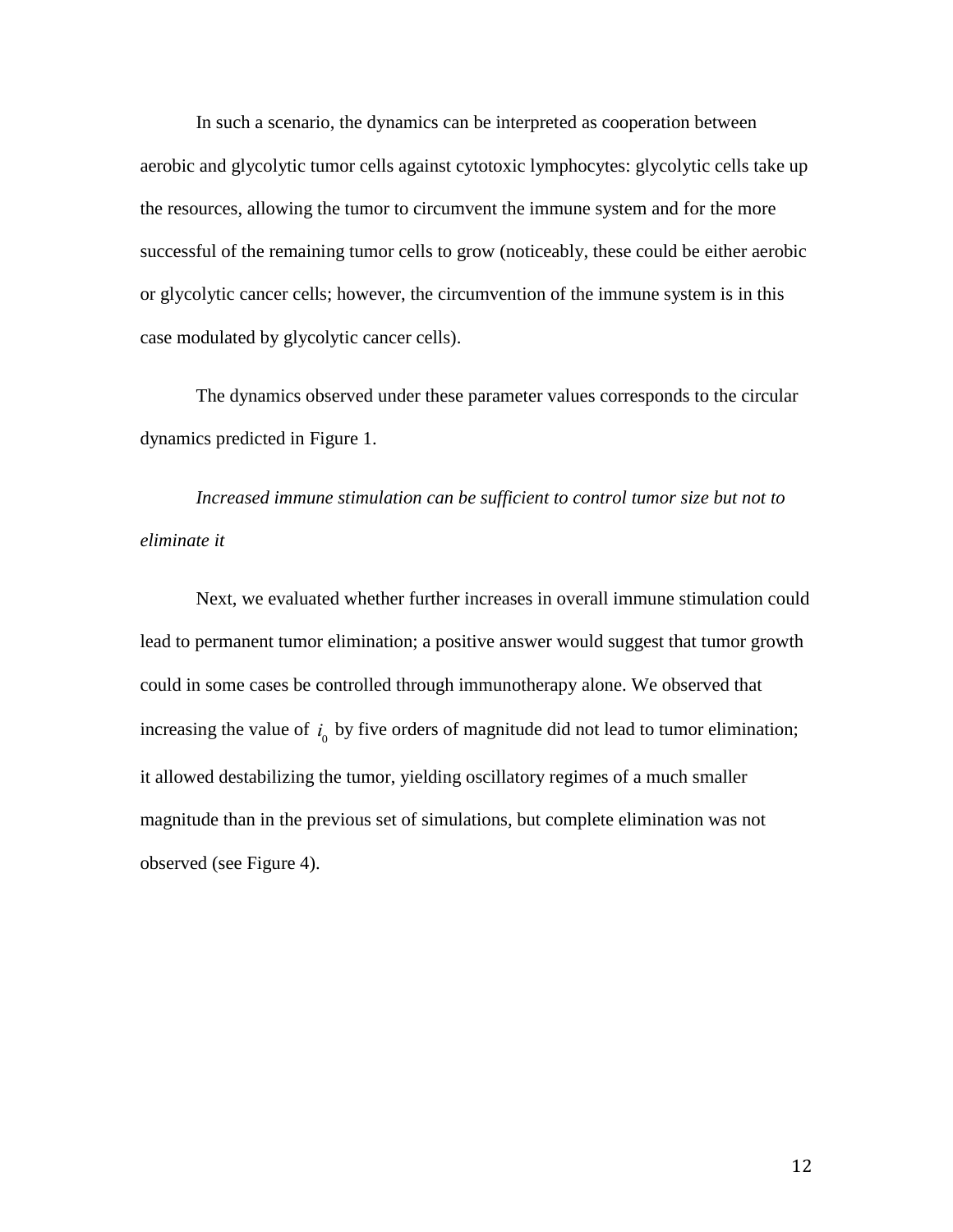

Figure 4. Effects of further increases of parameter  $i_0$ . The simulations suggest that increased immune stimulation can decrease the amplitude of oscillations but cannot yield complete tumor elimination.

We then hypothesized that even with strong supplementary immune stimulation, tumor elimination can be achieved only if the parameter of tumor elimination  $e_j$  is large enough (out of parameters that we are choosing to focus on in this paper as the ones that can be manipulated in a clinical setting). For this set of simulations, we fixed  $i_0 = 2.1e - 4$  and then progressively increased parameter  $e_j$  (see Figure 5).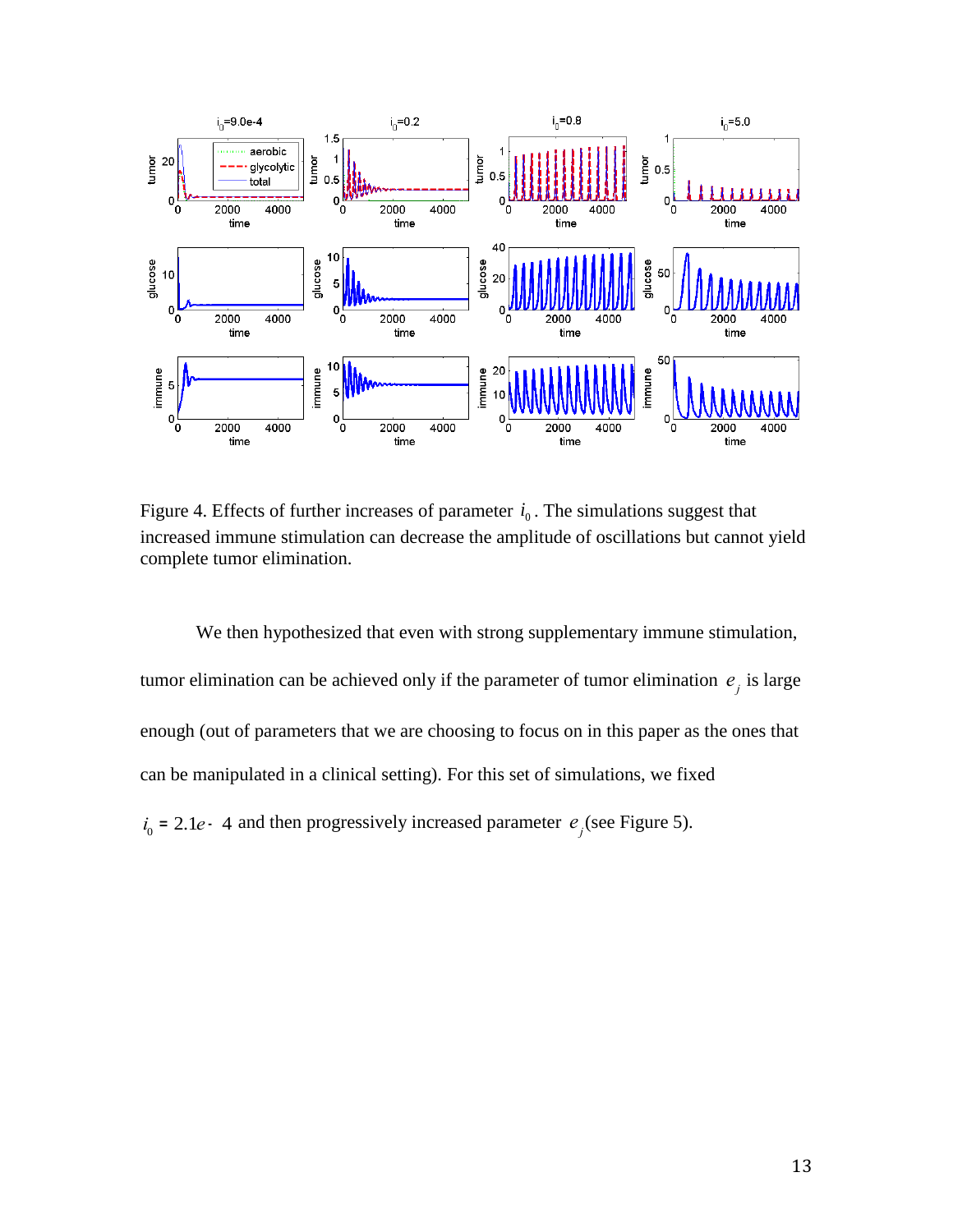

Figure 5. Effects of increases of parameter of tumor elimination  $e_j$ ,  $j = a, g$  while keeping parameter  $i_0 = 2.1e-4$ . Calculations suggest that sufficient increases in the value of  $e_j$  can indeed lead to full tumor elimination.

These sets of simulations demonstrate that predictably, high enough rate of killing of tumor cells is necessary for tumor elimination. However, if parameter  $e_i$  cannot be manipulated, or increased to a large enough value, higher degree of tumor control would be achieved through sufficient immune stimulation, even though it is not expected to completely eliminate the tumor regardless of the level of stimulation.

## *High death rates of immune cells can promote tumor growth*

Next, we evaluated the effects of high death rates of immune cells on overall system dynamics, since cytotoxic therapeutic interventions have adverse effects not only on the tumor cells but also on healthy tissues, including cells of the immune system (Mackall et al., 1997). We conducted numerical experiments from the area of phase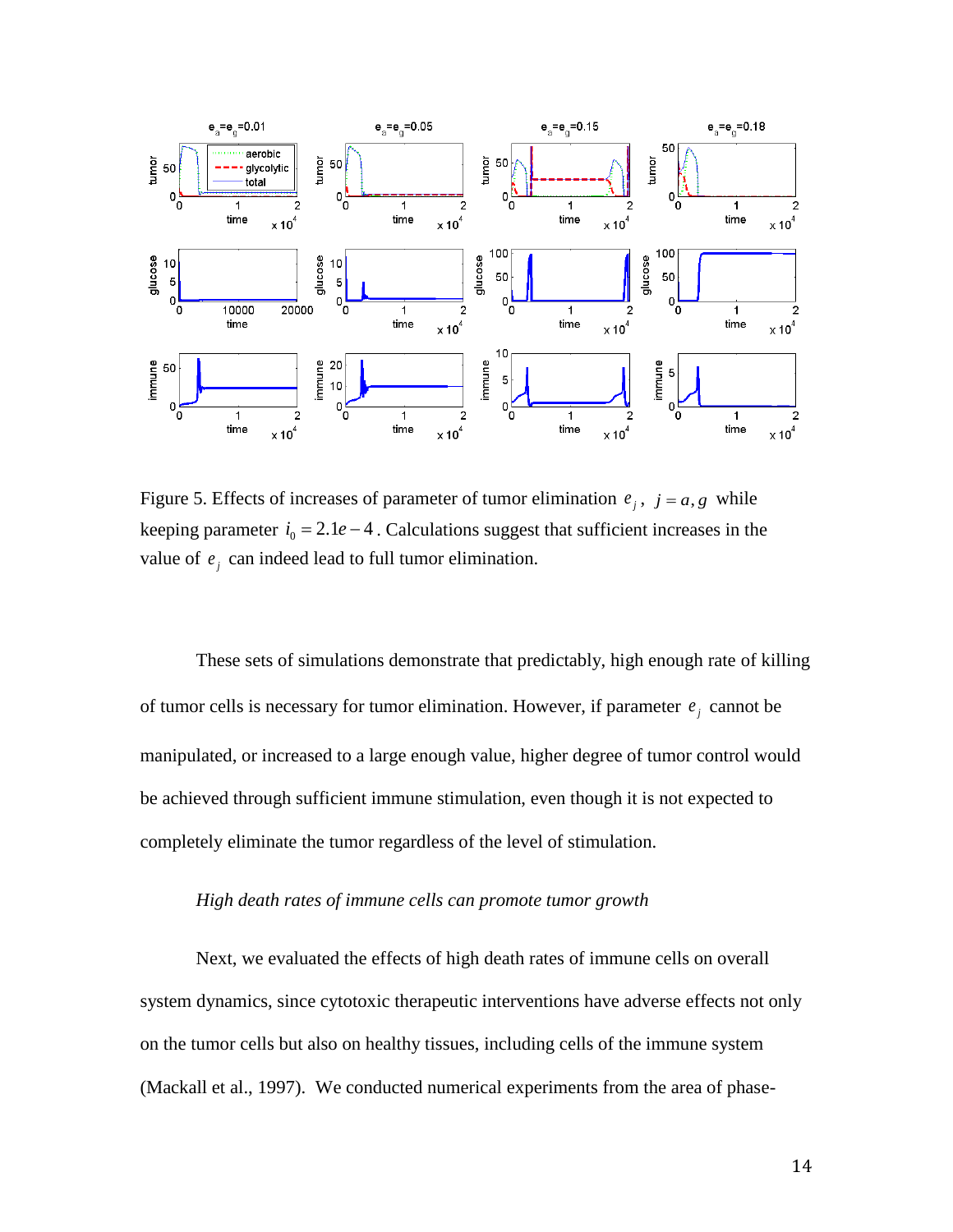parameter space where tumor was completely eliminated and then observed the effects of increases of parameter  $m_l$  on overall system dynamics. Parameters were taken to be  $b_T = 0.9$ ,  $i_0 = 0.0001$ ,  $r_g = 2.8r_a$ ,  $e_a = e_g = 0.1$ ; all other parameter values remained the same.

We observed that progressively increasing the values of parameter  $m<sub>l</sub>$  lead to eventual rapid tumor escape, preceded by progressively increasing oscillatory regimes of small amplitude (see Figure 6). These results suggest that not only should effects of cytotoxic therapies on the immune cells be taken into account but also that immunemodulated tumor control can be disrupted if the patient is exposed to anything that could severely increase mortality of cytotoxic lymphocytes.



Figure 6. This set of calculations illustrates the effect that increased mortality of immune cells can have on over all tumor dynamics, ranging from complete elimination (set a) to increased destabilizing oscillatory behavior (sets b and c) to tumor escape (set d). Other parameters are held constant at  $i_0 = 1.0e - 4$ ,  $b_T = 0.9$ ,  $r_g = 2.8r_a$ ,  $e_a = e_g = 0.1$ .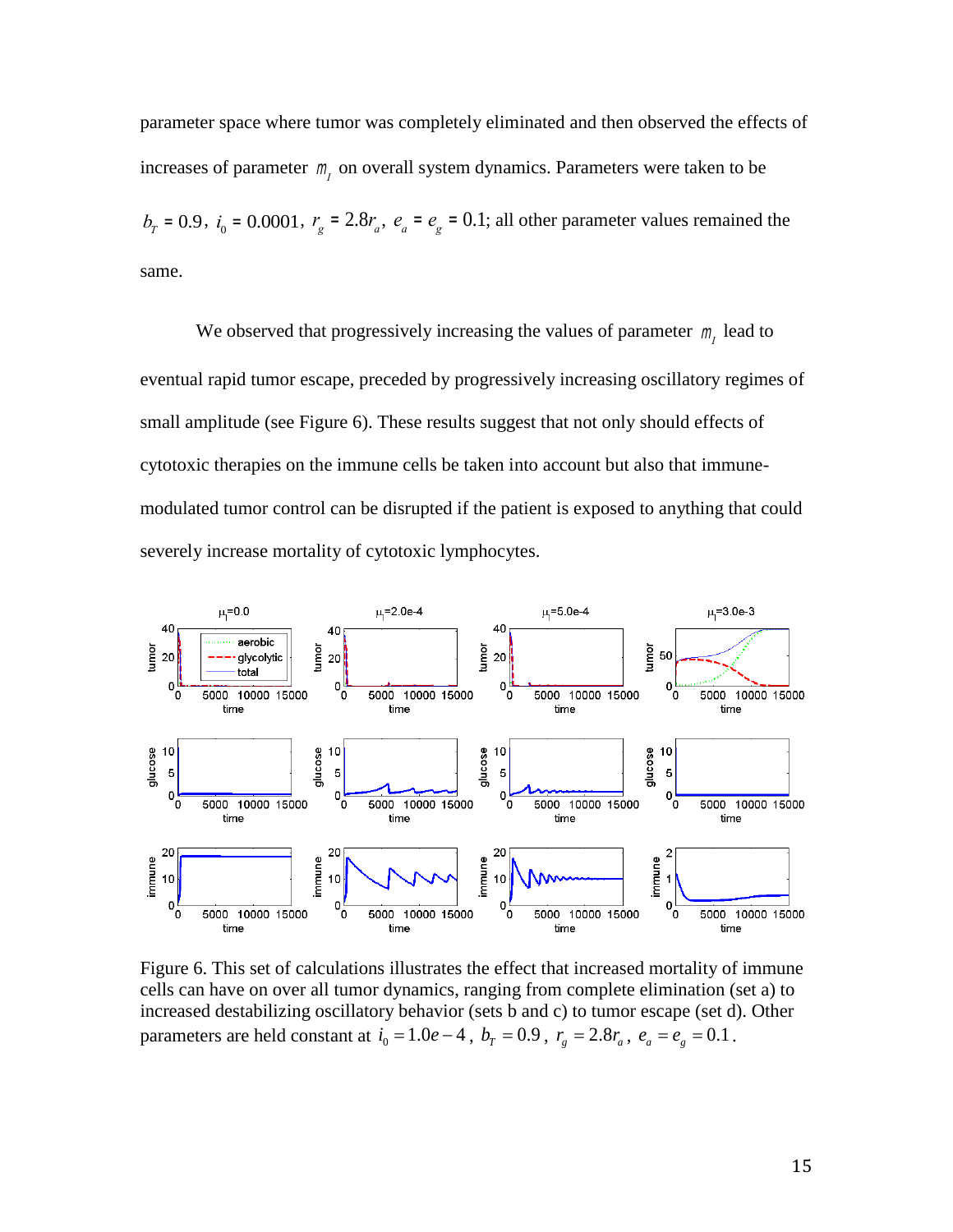## **Discussion**

It is conventionally believed that the process of tumor escape from the immune system is driven by the eventual mutation induced appearance of non-immunogenic cell clones, which allow the cancer to progress unrecognized by the immune system. We propose that genomic instability of tumor cells is not imperative for immune escape, which can be mediated solely by competition for resources, and specifically glucose, between tumor and immune cells in the tumor microenvironment.

Actively proliferating cells, whether it be tumor or immune cells, up-regulate glycolysis as a primary mode of glucose metabolism, both due to its speed compared to more efficient but slower oxidative phosphorylation, and due to its ability to provide rapidly dividing cells with glycolytic intermediates necessary for biosynthesis of nucleic acids (8; 10). This also requires glycolytic cells to overexpress nutrient transporters, such as GLUT-1, 20-40 fold compared to aerobic cells, in order to enable the cells to meet their energy demands (9; 10). Therefore, it is not unlikely that in the tumor microenvironment there must exist some level of competition for glucose between actively proliferating cancer and immune cells.

Such theoretical considerations allow to predict the following dynamics: as the tumor grows, cells it its core become oxygen deprived and are forced to switch to glycolysis, while the cells on the outer rim of the tumor continue using oxidative phosphorylation as a more efficient way to obtain energy. If the aerobic cells on the tumor rim are sufficiently immunogenic to initiate a strong immune response, then cytotoxic lymphocytes eliminate these cells first, eventually exposing the glycolytic core.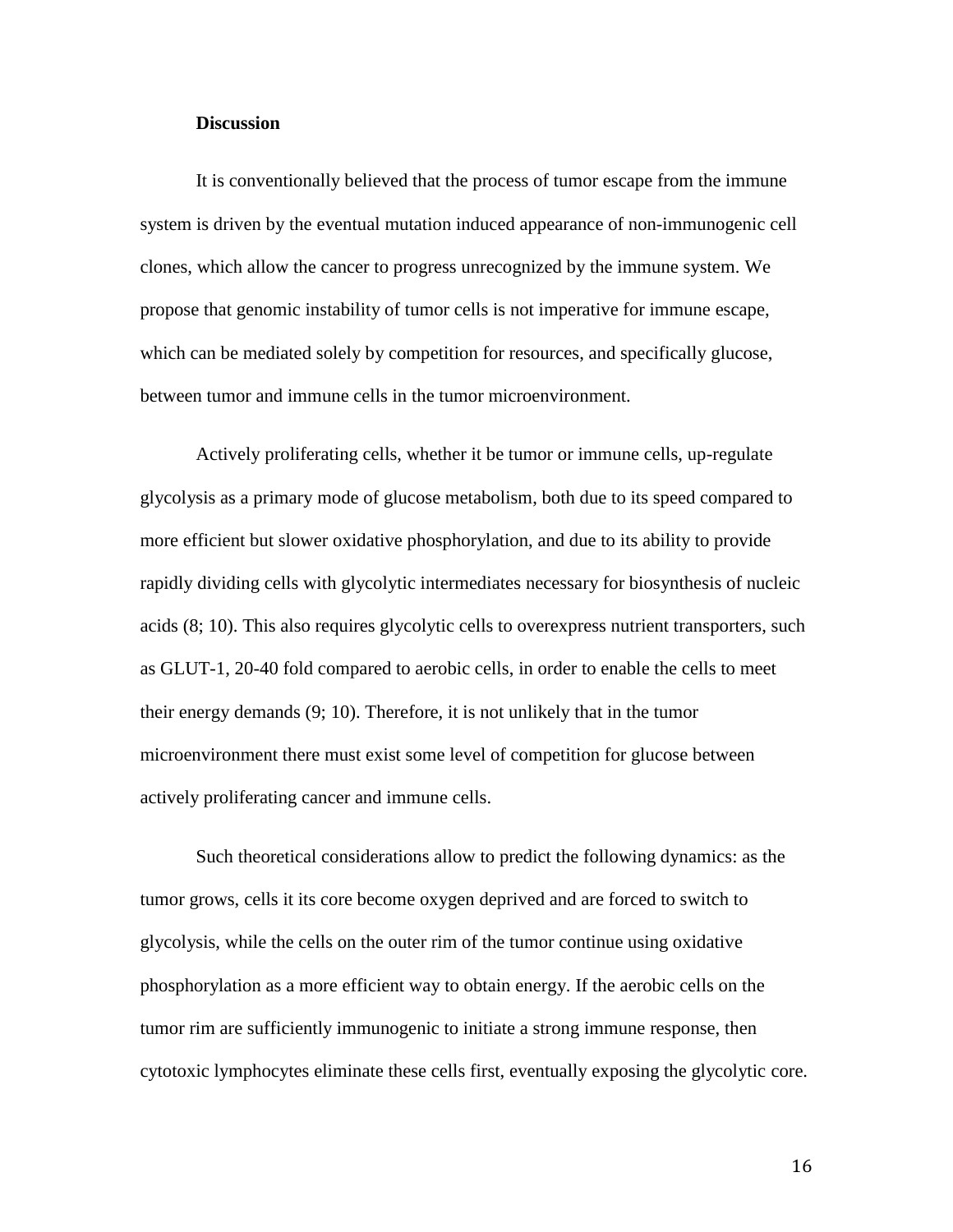Unlike the aerobic tumor cells, glycolytic tumor cells can now present sufficiently strong competition to immune cells for glucose, since even the most potent immune cells lose the ability to perform their function in the state of nutrient deprivation (11). As a result, glycolytic tumor cells can hinder the activity of the immune system solely via competition for glucose, allowing tumor escape. This mechanism is also summarized in Figure 1.

(Interestingly, there exists some evidence of another possible mechanism of cooperation between aerobic and glycolytic cells in the tumor, where glycolytic cancer cells provide aerobic cells with lactate which they can then utilize as part of the citric acid cycle (17); however, this consideration is not taken into account in the current version of the model).

In order to investigate the variety of possible outcomes of glucose-driven competitive interactions between tumor and immune cells, we formulated a mathematical model of the type 'predator-prey-common resource', where the predator (immune cells) competes with the prey (aerobic and glycolytic tumor cells) for the common resources (glucose).

The proposed 4-dimensional system of ordinary differential equations was solved numerically using Matlab2010b. For calculating numerical solutions we focused on varying parameters that, at least in theory, can be manipulated in an experimental setting, and specifically parameter of overall immune stimulation  $i_0$ , parameter of the effectiveness of tumor elimination by immune cells *e* and parameter of immune cell mortality  $m<sub>i</sub>$ ; all the parameter values used are given in the text.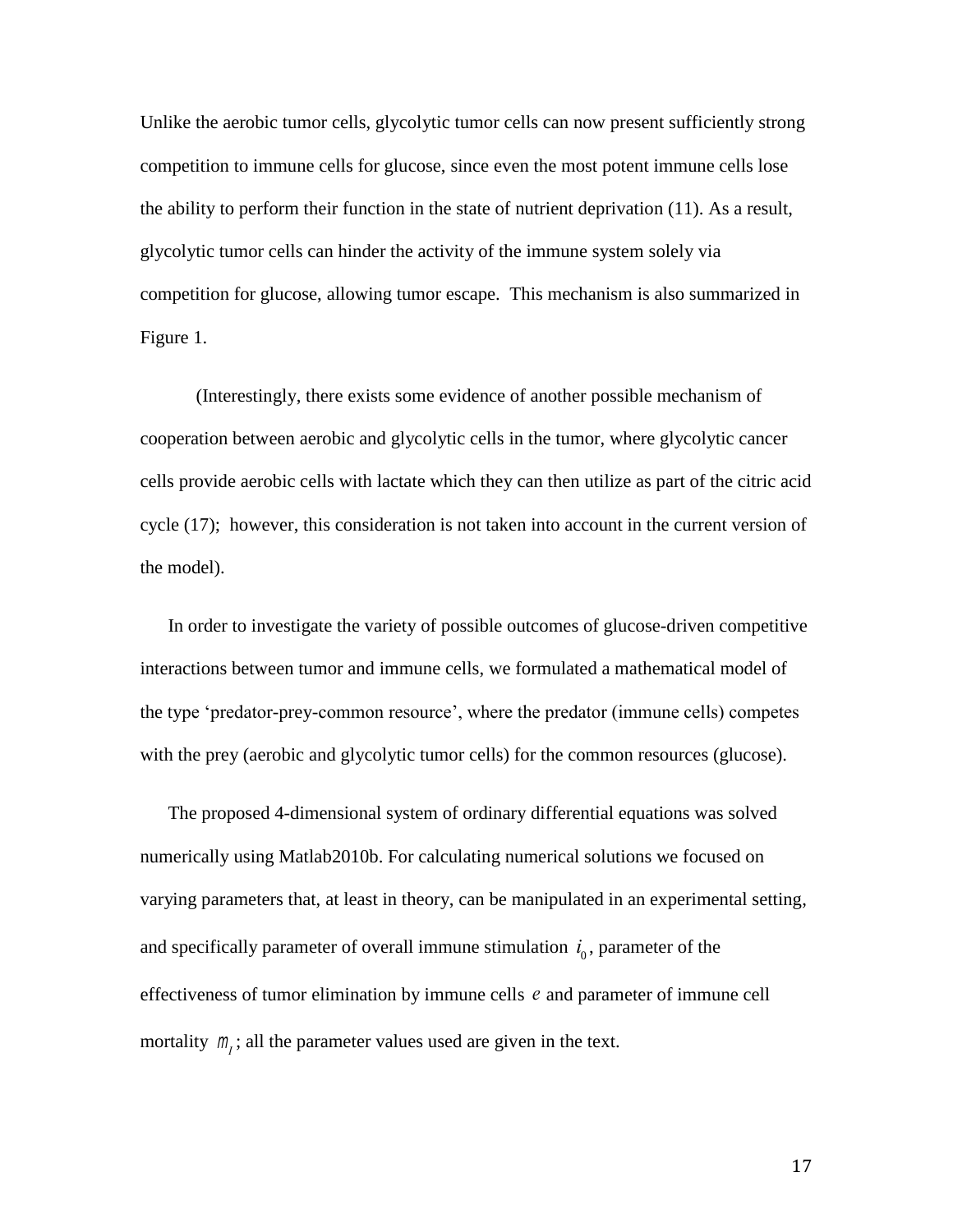First we varied parameter  $i_0$ , which in our model represents systemic immune stimulation and which in an experimental setting could be influenced positively by immunotherapy or negatively by tumor-induced immune suppression. We indeed were able to observe the theoretically predicted cyclical dynamics (see Figure 2). As tumor size decreased, so did the population of immune cells, since co-stimulatory molecules from tumor debris were required for clonal expansion of immune cells. As the population of immune cells decreased, glucose levels rose, which made it available to the expanding population of glycolytic tumor cells. This in turn caused a sharp drop in glucose levels in the tumor microenvironment, preventing immune cells from proliferating. The details of this interaction are visualized on Figure 3a. Moreover, we showed that such cyclical dynamics could in fact occur several times before the tumor either shrinks or escapes.

Next, we wanted to investigate whether the tumor can be eliminated through increased stimulation of the immune system alone, i.e., whether one could expect to cure the disease solely via extensive immune stimulation, such as through immunotherapy. We observed that increasing immune stimulation by five orders of magnitude still did not yield complete tumor elimination. Only sufficiently increased killing of the tumor cells by the immune system was shown to lead to complete tumor elimination (see Figure 5). These results suggest that immunotherapy could be an effective complementary therapy but it should not normally be expected to cure the cancer.

Finally, we evaluated the impact of high death rates of immune cells on overall tumor dynamics, since this parameter can be influenced both acutely as a side effect of cytotoxic therapies (18-21) and chronically via environmental factors, such as low-dose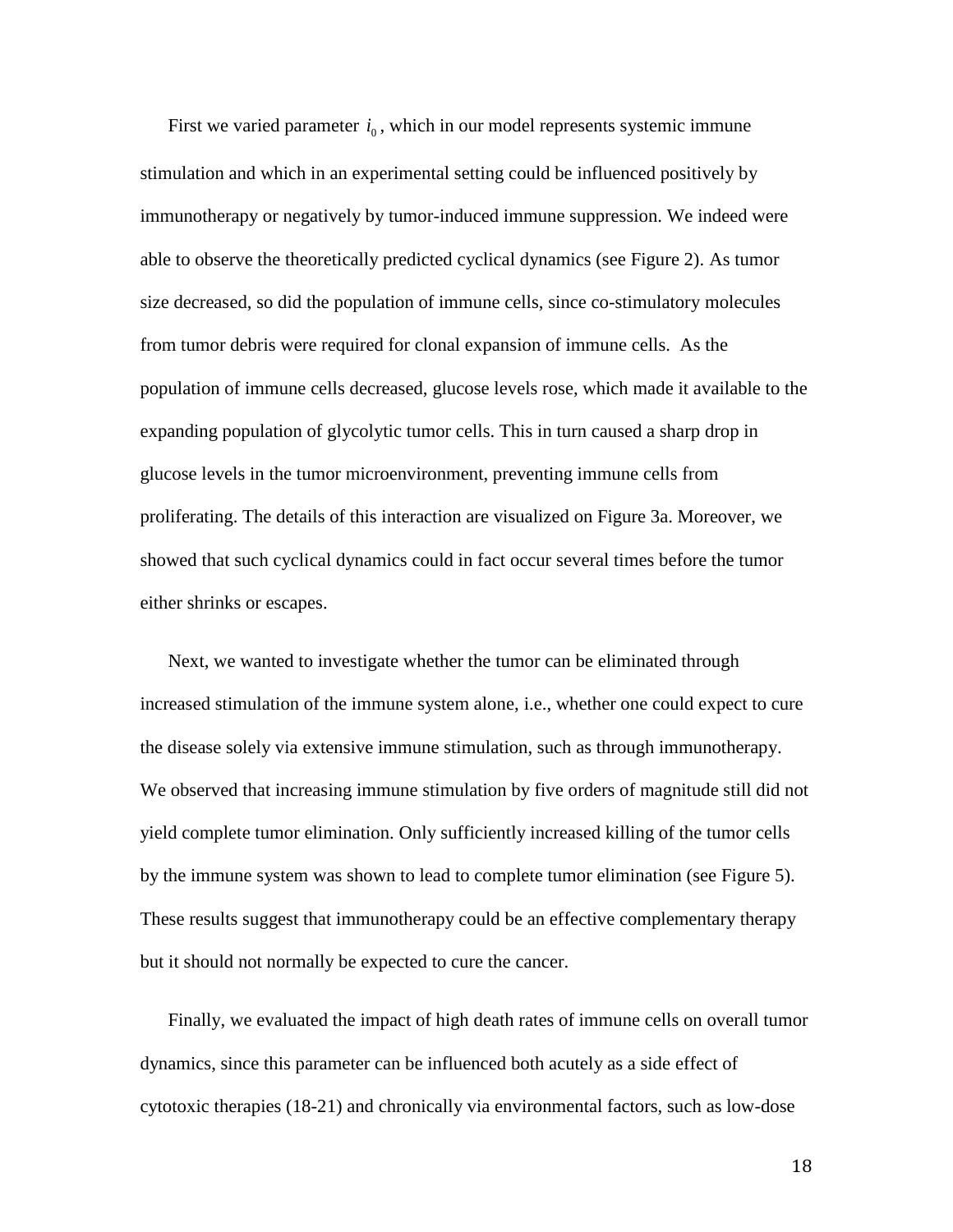radiation (unpublished data obtained in our lab); some studies also suggest that lymphocyte count recovery after anti-cancer treatment with cytotoxic drugs can serve as a predictor of superior survival in AML and ALL patients (22-24). As expected, we observed that progressively increasing parameter of immune cell mortality lead to eventual tumor escape, preceded by progressively increasing oscillatory regimes of small amplitude (see Figure 6), suggesting that immune cell mortality could be another dimension along which predicted therapy efficacy should be evaluated.

From the point of view of therapeutic implications, the proposed theoretical model of glucose-modulated immunoediting can provide an explanation for limited success of immunotherapy as a mode of treatment (25; 26).: even activated cytotoxic lymphocytes, such as those obtained via adoptive T cell transfer, would not be able to undergo clonal expansion and perform their function if glycolytic tumor cells consume the resources from the tumor microenvironment. At the same time, vaccine therapies, which have shown most promise, provide systemic immune stimulation, which, as the model predicts, can be of crucial importance for maintaining tumor size at a controlled level (27; 28).

More generally, the proposed theoretical construct provides an additional explanation for persistence of fast but inefficient aerobic glycolysis observed in many tumors, a phenomenon also known as Warburg effect (5). Not only can up-regulated glycolysis provide building materials for actively growing cells (8) and promote successful competition with somatic cells through creating an acidic microenvironment (29-31) but it can also allow tumor cells to circumvent the immune system via competition for nutrients.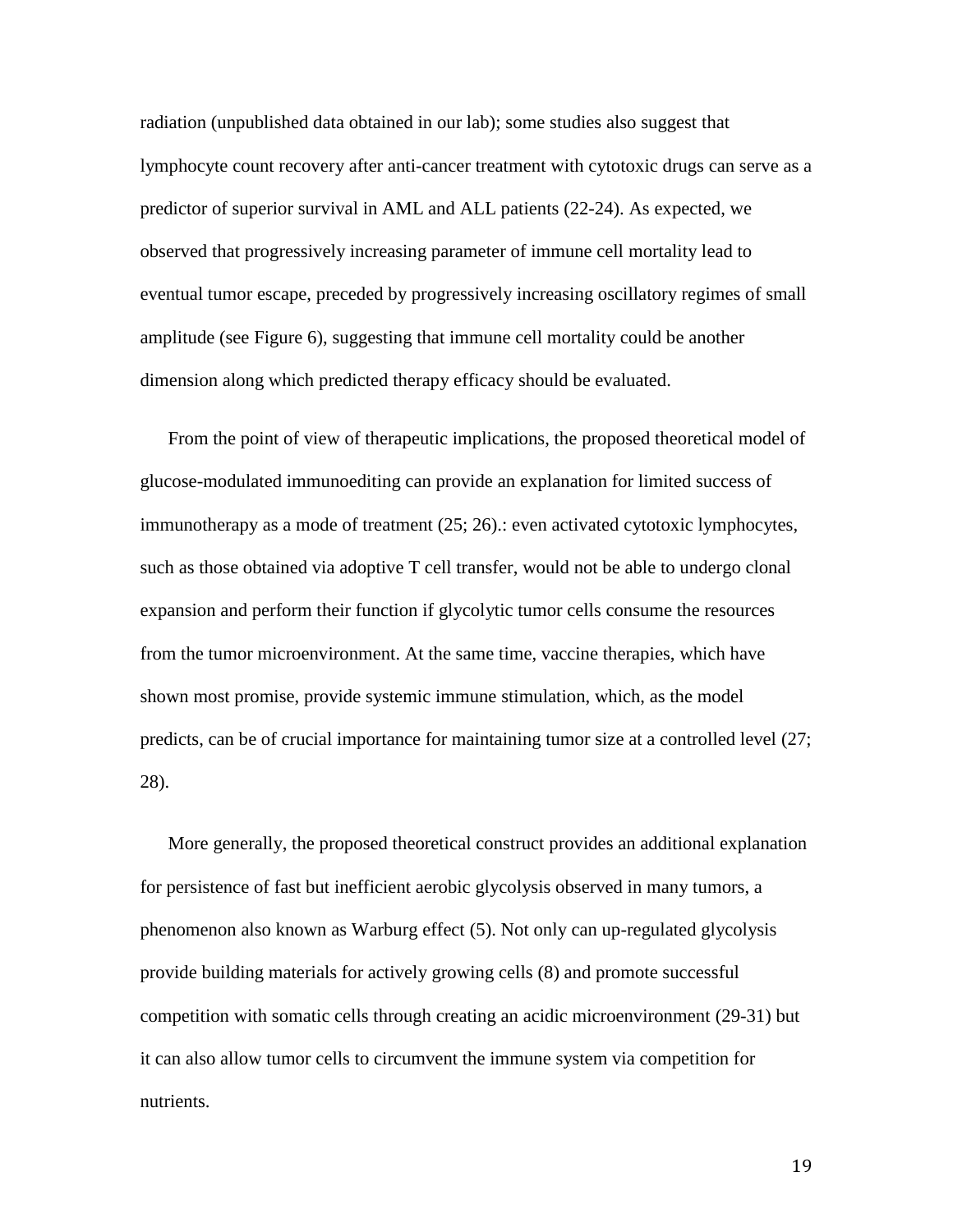Intriguingly, from this point of view, very strong immune response could in fact promote tumor progression, since these cells would be more efficient at exposing the tumor's glycolytic core. Therefore, it is the moderately strong immune stimulation that would be able to most successfully control tumor growth. This prediction would correspond to predictions made by both in silico and in vivo experiments conducted by Gatenby et al. (Cancer Res 2009), where the authors demonstrate that a therapeutic setup, in which chemotherapeutic treatment was continuously modulated to achieve a fixed tumor population, allowed mice to coexist with the tumors indefinitely. The authors suggested that best results in the long term could be achieved by permitting a significant population of chemo-sensitive cells to survive so that they, in turn, suppress proliferation of the less fit but chemo-resistant subpopulations (32). Moderately but not excessively effective immune response would present a natural example of such an adaptive therapy, which can help better understand and improve existing immunotherapies.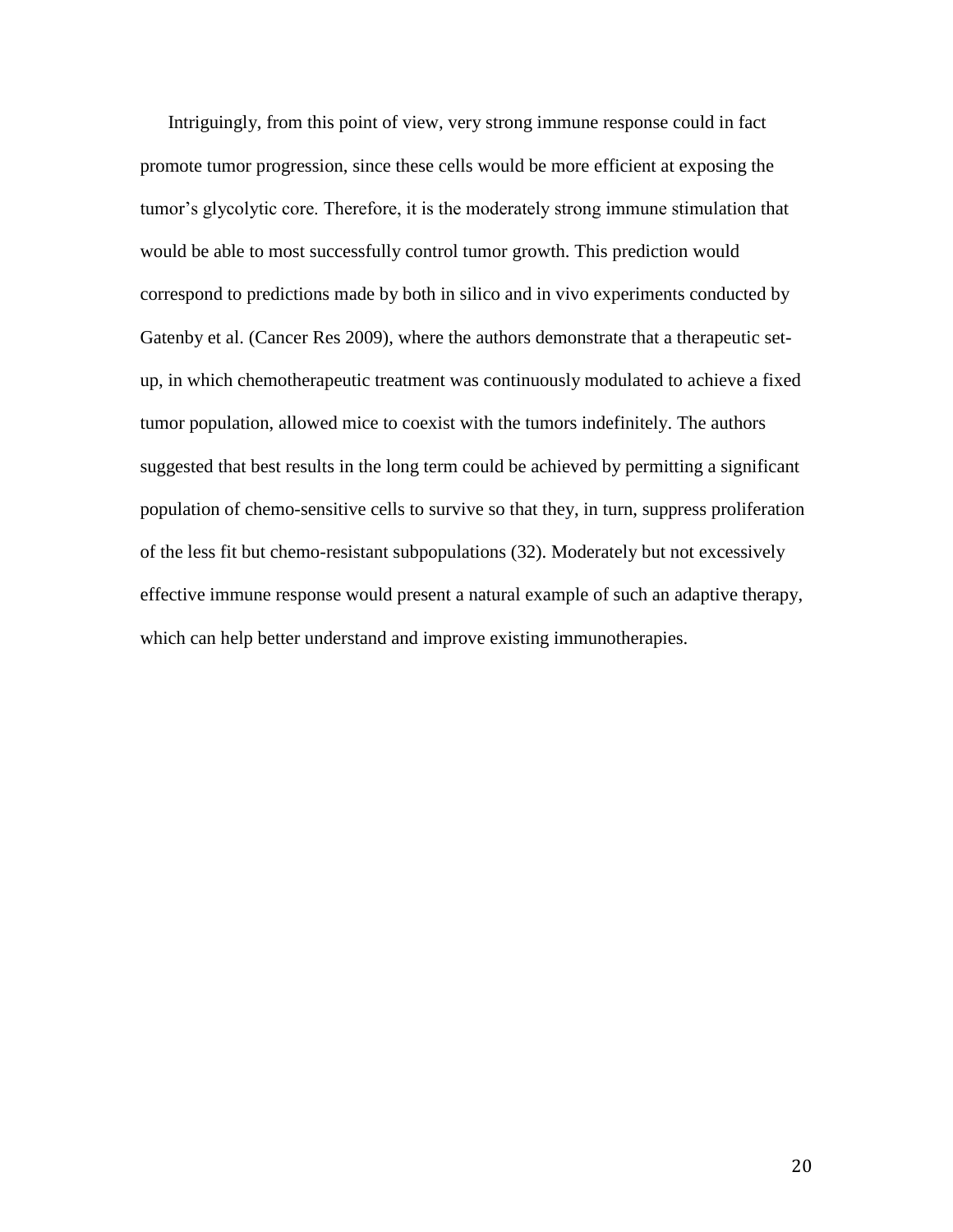### **Acknowledgements**

This paper is an abridged version of the following manuscript: Kareva I., Beheshti, A., L. Hlatky and P. Hahnfeldt. "Cancer Immunoediting: A Process Driven by Metabolic Competition." The author would like to sincerely thank her mentor Philip Hahnfeldt for his mentorship during this project. The author would also like to thank Heiko Enderling and Kathleen Wilkie for extremely helpful suggestions and discussions.

This research was supported by the Office of Science (BER), U.S. Department of Energy, under Award Number DE-SC0001434 (to Philip Hahnfeldt, IK's post-doctoral mentor) and Award Number DE-SC0002606 (to Lynn Hlatky), and by a National Cancer Institute grant ICBP 1U54CA149233 (to Lynn Hlatky). The research has been conducted during IK's postdoctoral training at Center of Cancer Systems Biology, St. Elizabeth's Medical Center, Boston, MA, 02135, in 2012-2013.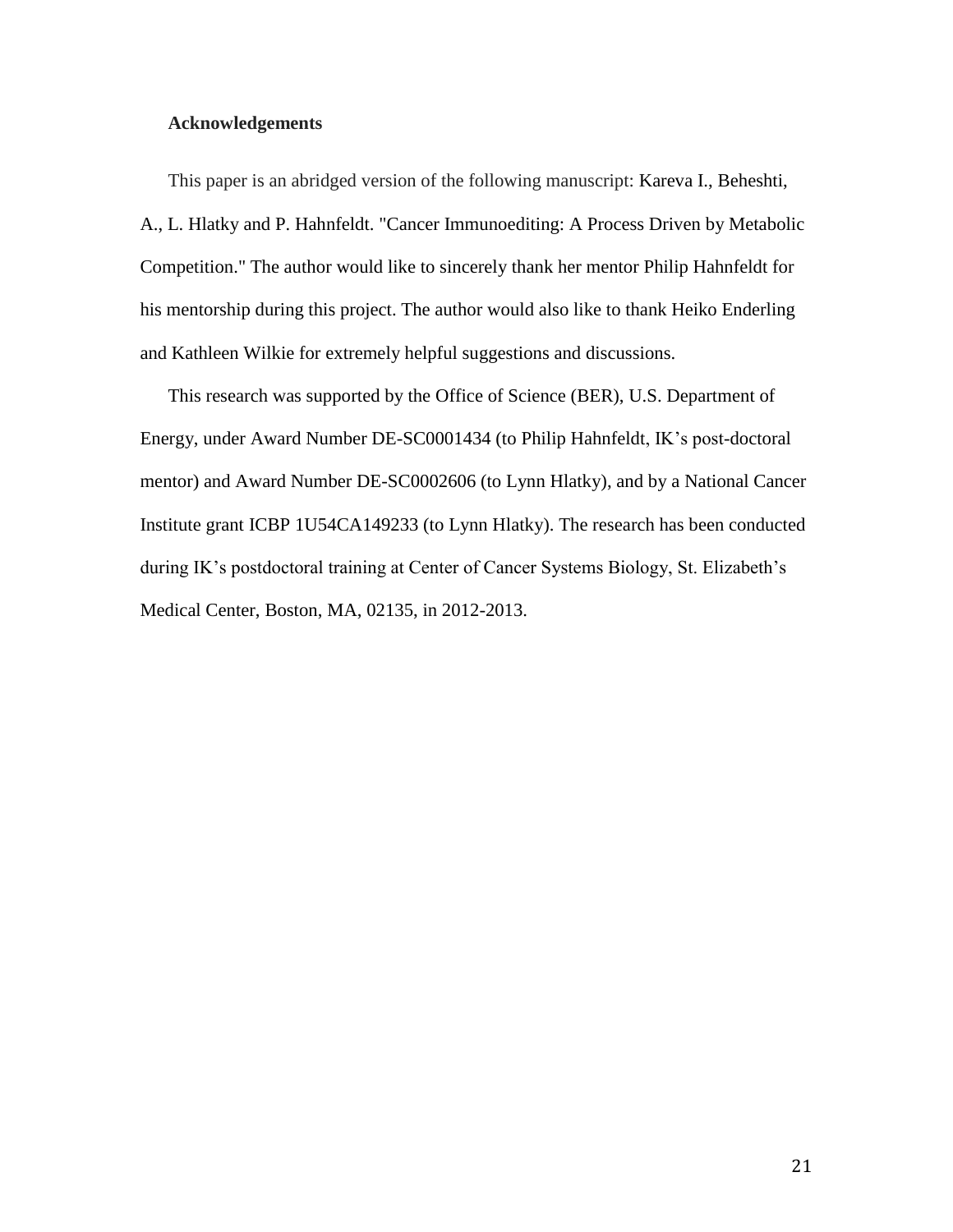# **Bibliography**

- 1. Dunn GP, Bruce AT, Ikeda H, Old LJ, Schreiber RD. Cancer immunoediting: from immunosurveillance to tumor escape. Nat [Immunol.](http://www.ncbi.nlm.nih.gov/pubmed/12407406) 2002 Nov;3(11):991-8.
- 2. Dunn GP, Old LJ, Schreiber RD. The three Es of cancer immunoediting. Annu Rev Immunol. 2004;22:329-60.
- 3. Kim R, Emi M., Tanabe K. Cancer immunoediting from immune surveillance to immune escape. [Immunology.](http://www.ncbi.nlm.nih.gov/pubmed?term=Kim%20R%2C%20Emi%20M.%2C%20Tanabe%20K.%20Cancer%20immunoediting%20from%20immune%20surveillance%20to%20immune%20escape.) 2007 May;121(1):1-14.
- 4. Kim JW, Dang CV. Cancer's molecular sweet tooth and the Warburg effect. [Cancer](http://www.ncbi.nlm.nih.gov/pubmed?term=Cancer) Res. 2006 Sep 15;66(18):8927-30.
- 5. Warburg O. On the origin of cancer cells. Science. 1956 Feb 24;123(3191):309-14.
- 6. Semenza GL. A return to cancer metabolism. J Mol Med [\(Berl\).](http://www.ncbi.nlm.nih.gov/pubmed?term=Semenza%20GL.%20A%20return%20to%20cancer%20metabolism.) 2011 Mar;89(3):203-4.
- 7. Vander Heiden MG, Cantley LC, Thomspon CB. Understanding the Warburg effect: the metabolic requirements of cell proliferation. Science. 2009 May 22;324(5930):1029-33.
- 8. Weinberg F, Chandel NS. Mitochondrial metabolism and cancer. Ann N Y Acad Sci. 2009 Oct;1177:66-73.
- 9. Ganapathy V, Thangaraju M, Prasad PD. Nutrient transporters in cancer: relevance to Warburg hypothesis and beyond. [Pharmacol](http://www.ncbi.nlm.nih.gov/pubmed?term=Ganapathy%20V%2C%20Thangaraju%20M%2C%20Prasad%20PD.%20Nutrient%20transporters%20in%20cancer%3A%20relevance%20to%20Warburg%20hypothesis%20and%20beyond) Ther. 2009 Jan;121(1):29-40.
- 10. Fox CJ, Hammerman PS, Thompson CB. Fuel feeds function: energy metabolism and the T-cell response. Nat Rev [Immunol.](http://www.ncbi.nlm.nih.gov/pubmed?term=Fox%20C%2C%20Hammerman%20P.%20Fuel%20feeds%20function%3A%20energy%20metabolism%20and%20the%20T-cell%20response) 2005 Nov;5(11):844-52.
- 11. MacIver NJ, Jacobs SR, Wieman HL, Wofford JA, Coloff JL, Rathmell JC. Glucose metabolism in lymphocytes is a regulated process with significant effects on immune cell function and survival. J [Leukoc](http://www.ncbi.nlm.nih.gov/pubmed?term=MacIver%20NJ%2C%20Jacobs%20SR%2C%20Wieman%20HL%2C%20Wofford%20JA%2C%20Coloff%20JL%2C%20Rathmell%20JC.%20Glucose%20metabolism%20in%20lymphocytes%20is%20a%20regulated%20process%20with%20significant%20effects%20on%20immune%20cell%20function%20and%20survival) Biol. 2008 Oct;84(4):949-57.
- 12. Jacobs SR, Herman CE, MacIver NJ, Wofford JA, Wieman HL, Hammen JJ, et al. Glucose uptake is limiting in T cell activation and requires CD28-mediated Aktdependent and independent pathways. J [Immunol.](http://www.ncbi.nlm.nih.gov/pubmed?term=Jacobs%20S%2C%20Herman%20C%2C%20MacIver%20N.%20Glucose%20uptake%20is%20limiting%20in%20T%20cell%20activation%20and%20requires%20CD28-mediated%20Akt-dependent%20and%20independent%20pathways) 2008 Apr 1;180(7):4476-86.
- 13. Cantrell RS, Cosner C, Shigui R. Intraspecific interference and consumer-resource dynamics. Discrete Contin Dyn Syst Ser B. 2004;4:527–546.
- 14. de Pillis LG, Radunskaya AE, Wiseman CL. A validated mathematical model of cell-mediated immune response to tumor growth. [Cancer](http://www.ncbi.nlm.nih.gov/pubmed?term=de%20Pillis%20LG%2C%20Radunskaya%20AE%2C%20Wiseman%20CL.%20A%20validated%20mathematical%20model%20of%20cell-mediated%20immune%20response%20to%20tumor%20growth) Res. 2005 Sep 1;65(17):7950-8.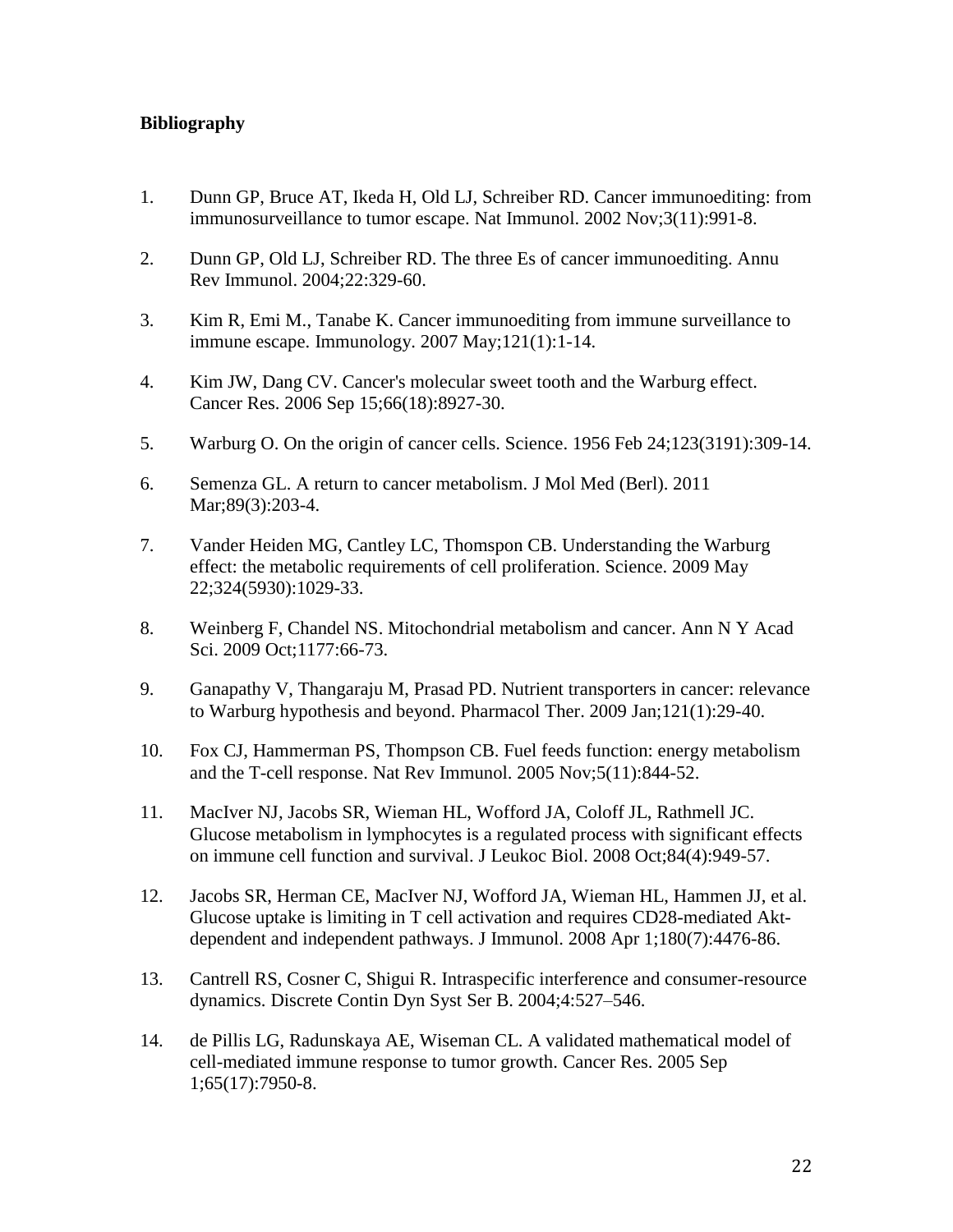- 15. de Pillis LG, Gu W, Radunskaya AE. Mixed immunotherapy and chemotherapy of tumors: modeling, applications and biological interpretations. J [Theor](http://www.ncbi.nlm.nih.gov/pubmed?term=de%20Pillis%20LG%2C%20Gu%20W%2C%20Radunskaya%20AE.%20Mixed%20immunotherapy%20and%20chemotherapy%20of%20tumors%3A%20modeling%2C%20applications%20and%20biological%20interpretations.) Biol. 2006 Feb 21;238(4):841-62.
- 16. Jahns J, Anderegg U, Saalbach A, Rosin B, Patties I, Glasow A, et al. Influence of low dose irradiation on differentiation, maturation and T-cell activation of human dendritic cells. [Mutat](http://www.ncbi.nlm.nih.gov/pubmed?term=Jahns%20J%2C%20Anderegg%20U%2C%20Saalbach%20A%2C%20Rosin%20B.%20Influence%20of%20low%20dose%20irradiation%20on%20differentiation%2C%20maturation%20and%20T-cell%20activation%20of%20human%20dendritic%20cells.) Res. 2011 May 10;709-710:32-9.
- 17. Feron O. Pyruvate into lactate and back: from the Warburg effect to symbiotic energy fuel exchange in cancer cells. [Radiother](http://www.ncbi.nlm.nih.gov/pubmed?term=Pyruvate%20into%20lactate%20and%20back%3A%20from%20the%20Warburg%20effect%20to%20symbiotic%20energy%20fuel%20exchange%20in%20cancer%20cells) Oncol. 2009 Sep;92(3):329-33.
- 18. Stahnke K, Fulda S, Friesen C, Strauss G, Debatin KM. Activation of apoptosis pathways in peripheral blood lymphocytes by in vivo chemotherapy. Blood. 2001;98(10):3066–3073.
- 19. Mackall CL, Fleisher TA, Brown MR, et al. Lymphocyte depletion during treatment with intensive chemotherapy for cancer. [Blood.](http://www.ncbi.nlm.nih.gov/pubmed?term=Stahnke%20K%2C%20Fulda%20S%2C%20Friesen%20C%2C%20Strauss%20G%2C%20Debatin%20KM.%20Activation%20of%20apoptosis%20pathways%20in%20peripheral%20blood%20lymphocytes%20by%20in%20vivo%20chemotherapy) 2001 Nov 15;98(10):3066-73.
- 20. Mackall CL, Fleisher TA, Brown MR, Andrich MP, Chen CC, Feuerstein IM, et al. Distinctions between CD8+ and CD4+ T-cell regenerative pathways result in prolonged T-cell subset imbalance after intensive chemotherapy. [Blood.](http://www.ncbi.nlm.nih.gov/pubmed?term=Distinctions%20between%20CD8%2B%20and%20CD4%2B%20T-cell%20regenerative%20pathways%20result%20in%20prolonged%20T-cell%20subset%20imbalance%20after%20intensive%20chemotherapy.) 1997 May 15;89(10):3700-7.
- 21. Rübe CE, Grudzenski S, Kühne M, Dong X, Pief N, [Löbrich](http://www.ncbi.nlm.nih.gov/pubmed?term=L%C3%B6brich%20M%5BAuthor%5D&cauthor=true&cauthor_uid=18927295) M, et al. DNA double-strand break repair of blood lymphocytes and normal tissues analysed in a preclinical mouse model: implications for radiosensitivity testing. Clin [Cancer](http://www.ncbi.nlm.nih.gov/pubmed?term=DNA%20double-strand%20break%20repair%20of%20blood%20lymphocytes%20and%20normal%20tissues%20analysed%20in%20a%20preclinical%20mouse%20model%3A%20implications%20for%20radiosensitivity%20testing.) [Res.](http://www.ncbi.nlm.nih.gov/pubmed?term=DNA%20double-strand%20break%20repair%20of%20blood%20lymphocytes%20and%20normal%20tissues%20analysed%20in%20a%20preclinical%20mouse%20model%3A%20implications%20for%20radiosensitivity%20testing.) 2008 Oct 15;14(20):6546-55.
- 22. De Angulo G, Yuen C, Palla S, Anderson PW, Zweidler-McKay PA. Absolute lymphocyte count is a novel prognostic indicator in ALL and AML: implications for risk stratification and future studies. [Cancer.](http://www.ncbi.nlm.nih.gov/pubmed?term=De%20Angulo%20G%2C%20Yuen%20C%2C%20Palla%20S%2C%20Anderson%20P.%20Absolute%20lymphocyte%20count%20is%20a%20novel%20prognostic%20indicator%20in%20ALL%20and%20AML) 2008 Jan 15;112(2):407-15.
- 23. Siddiqui M, Ristow K, Markovic SN, [Witzig](http://www.ncbi.nlm.nih.gov/pubmed?term=Witzig%20TE%5BAuthor%5D&cauthor=true&cauthor_uid=16889618) TE, [Habermann](http://www.ncbi.nlm.nih.gov/pubmed?term=Habermann%20TM%5BAuthor%5D&cauthor=true&cauthor_uid=16889618) TM, [Colgan](http://www.ncbi.nlm.nih.gov/pubmed?term=Colgan%20JP%5BAuthor%5D&cauthor=true&cauthor_uid=16889618) JP, et al. Absolute lymphocyte count predicts overall survival in follicular lymphomas. Br J [Haematol.](http://www.ncbi.nlm.nih.gov/pubmed?term=Siddiqui%20M%2C%20Ristow%20K%2C%20Markovic%20S.%20Absolute%20lymphocyte%20count%20predicts%20overall%20survival%20in%20follicular%20lymphomas) 2006 Sep;134(6):596-601.
- 24. Behl D, Porrata LF, Markovic SN, [Letendre](http://www.ncbi.nlm.nih.gov/pubmed?term=Letendre%20L%5BAuthor%5D&cauthor=true&cauthor_uid=16281063) L, [Pruthi](http://www.ncbi.nlm.nih.gov/pubmed?term=Pruthi%20RK%5BAuthor%5D&cauthor=true&cauthor_uid=16281063) RK, [Hook](http://www.ncbi.nlm.nih.gov/pubmed?term=Hook%20CC%5BAuthor%5D&cauthor=true&cauthor_uid=16281063) CC, et al. Absolute lymphocyte count recovery after induction chemotherapy predicts superior survival in acute myelogenous leukemia. [Leukemia.](http://www.ncbi.nlm.nih.gov/pubmed?term=Behl%20D%2C%20Porrata%20LF%2C%20Markovic%20SN%2C%20et%20al.%20Absolute%20lymphocyte%20count%20recovery%20after%20induction%20chemotherapy%20predicts%20superior%20survival%20in%20acute%20myelogenous%20leukemia) 2006 Jan;20(1):29- 34.
- 25. Lesterhuis WJ, Haanen JB, Punt CJ. Cancer immunotherapy--revisited. [Nat](http://www.ncbi.nlm.nih.gov/pubmed?term=Lesterhuis%20WJ%2C%20Haanen%20JBAG%2C%20Punt%20CJA.%20Cancer%20immunotherapy%20revisited) Rev Drug [Discov.](http://www.ncbi.nlm.nih.gov/pubmed?term=Lesterhuis%20WJ%2C%20Haanen%20JBAG%2C%20Punt%20CJA.%20Cancer%20immunotherapy%20revisited) 2011 Aug 1;10(8):591-600.
- 26. Hoos A, Eggermont AM, Janetzki S, [Hodi](http://www.ncbi.nlm.nih.gov/pubmed?term=Hodi%20FS%5BAuthor%5D&cauthor=true&cauthor_uid=20826737) FS, [Ibrahim](http://www.ncbi.nlm.nih.gov/pubmed?term=Ibrahim%20R%5BAuthor%5D&cauthor=true&cauthor_uid=20826737) R, [Anderson](http://www.ncbi.nlm.nih.gov/pubmed?term=Anderson%20A%5BAuthor%5D&cauthor=true&cauthor_uid=20826737) A, et al. Improved endpoints for cancer immunotherapy trials. J Natl [Cancer](http://www.ncbi.nlm.nih.gov/pubmed?term=Hoos%20A%2C%20Eggermont%20AMM%2C%20Janetzki%20S%2C%20et%20al.%20Improved%20endpoints%20for%20cancer%20immunotherapy%20trials) Inst. 2010 Sep 22;102(18):1388-97.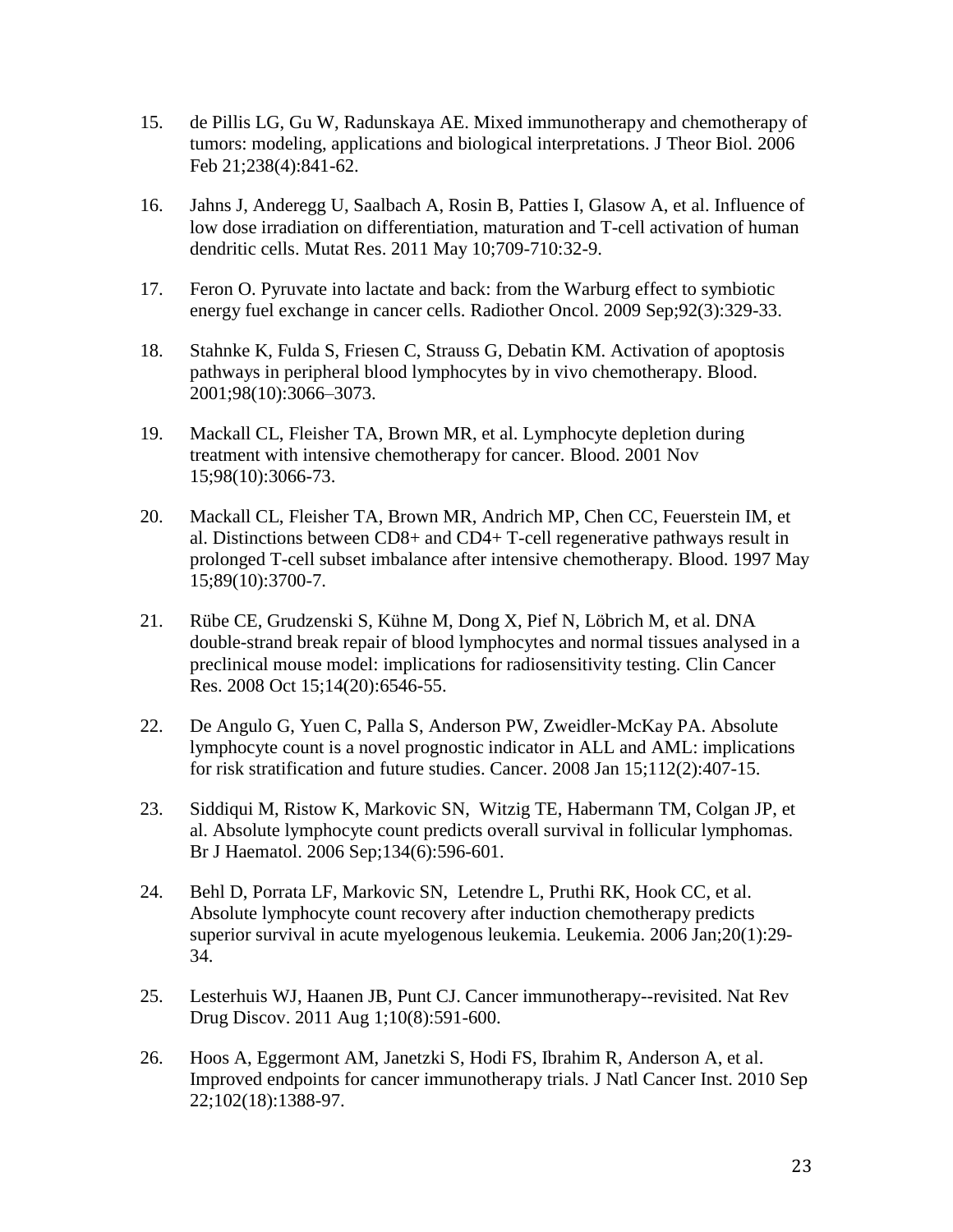- 27. Pardoll D, Drake C. Immunotherapy earns its spot in the ranks of cancer therapy. [J](http://www.ncbi.nlm.nih.gov/pubmed?term=Pardoll%20D%2C%20Drake%20C.%20Immunotherapy%20earns%20its%20spot%20in%20the%20ranks%20of%20cancer%20therapy) Exp [Med.](http://www.ncbi.nlm.nih.gov/pubmed?term=Pardoll%20D%2C%20Drake%20C.%20Immunotherapy%20earns%20its%20spot%20in%20the%20ranks%20of%20cancer%20therapy) 2012 Feb 13;209(2):201-9.
- 28. Mellman I, Coukos G, Dranoff G. Cancer immunotherapy comes of age. [Nature.](http://www.ncbi.nlm.nih.gov/pubmed?term=Mellman%20I%2C%20Coukos%20G%2C%20Dranoff%20G.%20Cancer%20immunotherapy%20comes%20of%20age.) 2011 Dec 21;480(7378):480-9.
- 29. Gatenby RA, Gillies RJ. Why do cancers have high aerobic glycolysis? [Nat](http://www.ncbi.nlm.nih.gov/pubmed/15516961) Rev [Cancer.](http://www.ncbi.nlm.nih.gov/pubmed/15516961) 2004 Nov;4(11):891-9.
- 30. Gillies RJ, Robey I, Gatenby RA. Causes and consequences of increased glucose metabolism of cancers. J Nucl [Med.](http://www.ncbi.nlm.nih.gov/pubmed?term=Gillies%20RJ%2C%20Robey%20I%2C%20Gatenby%20RA.%20Causes%20and%20consequences%20of%20increased%20glucose%20metabolism%20of%20cancers) 2008 Jun;49 Suppl 2:24S-42S.
- 31. Robey IF, Baggett BK, Kirkpatrick ND, [Roe](http://www.ncbi.nlm.nih.gov/pubmed?term=Roe%20DJ%5BAuthor%5D&cauthor=true&cauthor_uid=19276390) DJ, [Dosescu](http://www.ncbi.nlm.nih.gov/pubmed?term=Dosescu%20J%5BAuthor%5D&cauthor=true&cauthor_uid=19276390) J, [Sloane](http://www.ncbi.nlm.nih.gov/pubmed?term=Sloane%20BF%5BAuthor%5D&cauthor=true&cauthor_uid=19276390) BF, et al. Bicarbonate increases tumor pH and inhibits spontaneous metastases. [Cancer](http://www.ncbi.nlm.nih.gov/pubmed?term=Robey%20IF%2C%20Baggett%20BK%2C%20Kirkpatrick%20ND%2C%20et%20al.%20Bicarbonate%20increases%20tumor%20pH%20and%20inhibits%20spontaneous%20metastases.) [Res.](http://www.ncbi.nlm.nih.gov/pubmed?term=Robey%20IF%2C%20Baggett%20BK%2C%20Kirkpatrick%20ND%2C%20et%20al.%20Bicarbonate%20increases%20tumor%20pH%20and%20inhibits%20spontaneous%20metastases.) 2009 Mar 15;69(6):2260-8.
- 32. Gatenby RA, Silva AS, Gillies RJ, Frieden BR. Adaptive therapy. [Cancer](http://www.ncbi.nlm.nih.gov/pubmed?term=Gatenby%20RA%2C%20Silva%20AS%2C%20Gillies%20RJ%2C%20Frieden%20BR.%20Adaptive%20therapy) [Res.](http://www.ncbi.nlm.nih.gov/pubmed?term=Gatenby%20RA%2C%20Silva%20AS%2C%20Gillies%20RJ%2C%20Frieden%20BR.%20Adaptive%20therapy) 2009 Jun 1;69(11):4894-903.